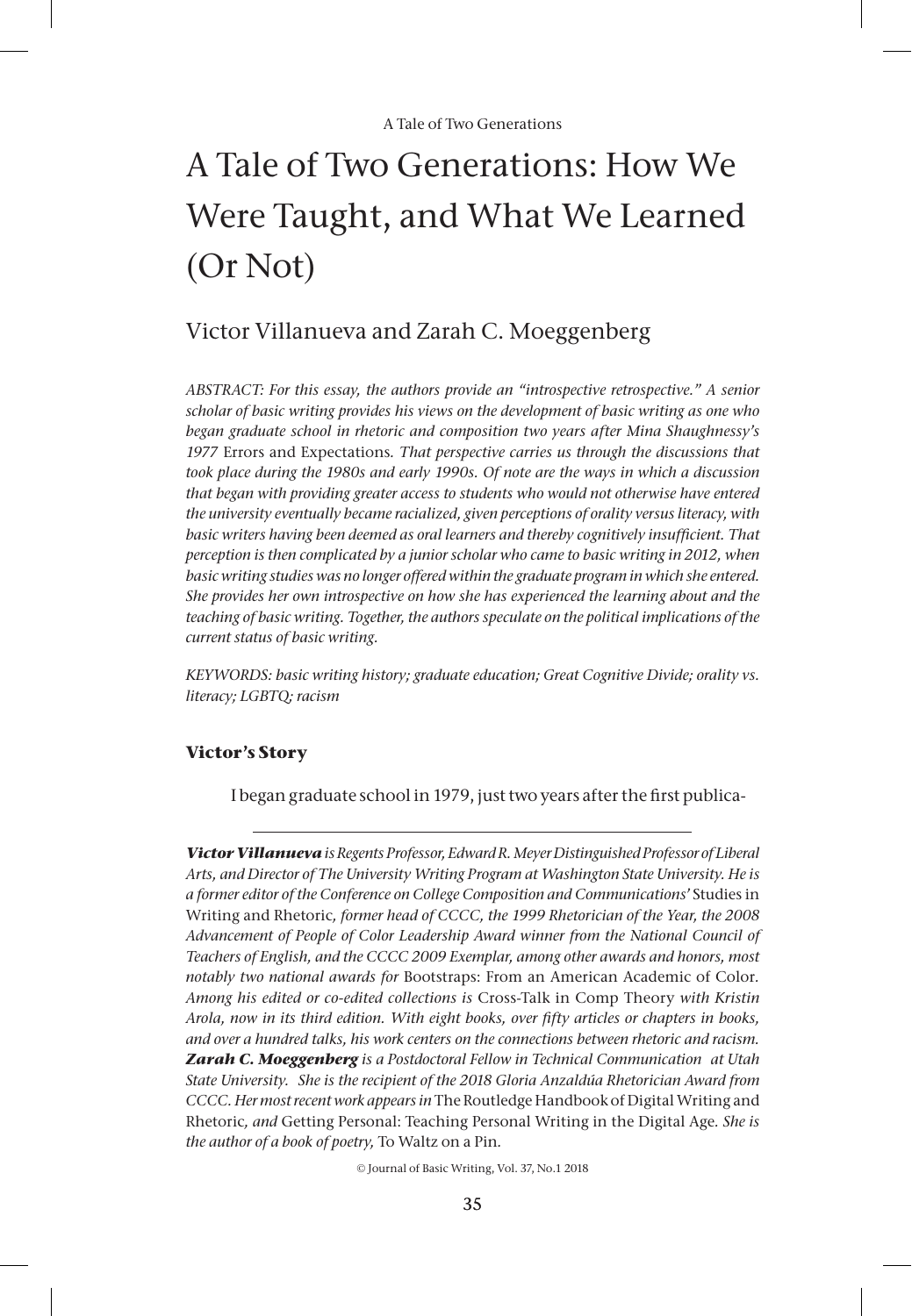tion of Mina Shaughnessy's *Errors and Expectations*. Basic writing was on the mind of the profession, for better or worse. In 1981, I entered the doctoral program. On the one hand composition studies was still making claims that writing is a process. Our basic texts were Janet Emig's *The Composing Process of Twelfth Graders* (1971) or James Britton, et al.'s *The Development of Writing Abilities (11-18)* (1975). So too was Peter Elbow's *Writing Without Teachers*  (1973), or Pulitzer Prize winner Donald Murray's telling us to "Teach Writing as a Process, Not a Product" (1971). Others were providing empirical evidence of writing as process, drawing impressive flowcharts, coming up with new methodologies. The research tendencies began, in terms of the changing presence of writing research, with Richard Braddock, Richard Lloyd-Jones, and Lowell Schoer's 1963 *Research in Written Composition*, but I came into graduate school with Cooper and Odell's 1979 collection, *Research on Composing*, and I became an assistant professor at about the same time as Beach and Bridwell's *New Directions in Composition Research*. In terms of "impressive flowcharts," there was the work of John R. Hayes and Linda Flower, "Identifying the Organization of Writing Processes," contained in Gregg and Steinberg's 1980 *Cognitive Processes in Writing*. And there were others.

That said, there were no graduate courses on basic writing because it seemed as though basic writing was an integral part of the conversation within composition studies, explicitly so when Maxine Hairston, drawing an analogy to Thomas Kuhn's *Structure of Revolutions*, credited Mina Shaughnessy's work as the greatest influence in changing the paradigm of teaching writing from one focused on written products to writing-asprocess. But it was Sondra Perl who drew the empirical connections between writing processes and basic writers, influenced, she writes in "Composing a Pleasurable Life," mainly by her own work as faculty in Lehman College and by her participation in meetings of CUNY teachers of writing, meetings led by Mina Shaughnessy. Perl completed her dissertation on basic writers' processes in 1978. She then published "The Composing Process of Unskilled College Writers" in 1979, establishing that the basic writer was no different from any other student writer.

But let me back up a bit. In a very real sense "process" began with Jerome Bruner's "cognitive process" theories, the degree to which development was tied to language, and the degree to which writing required greater cognitive abilities than the spoken, insofar as the written is an abstraction of the oral (Babin and Harrison, 272). Both Janet Emig and James Britton grounded their theory of the writing process in Bruner. But in so doing, they inadvertantly began a process in composition studies that would work to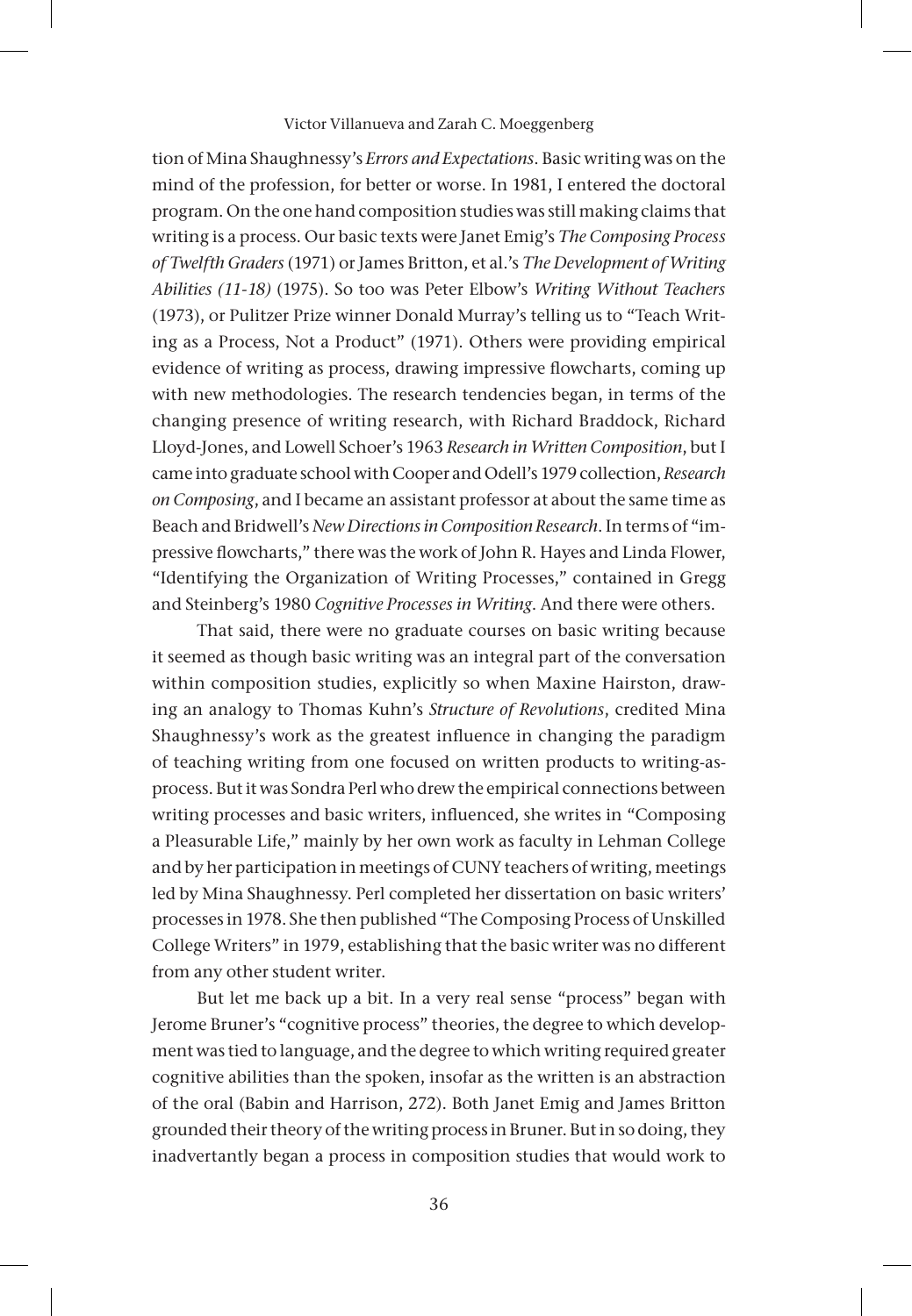the detriment of basic writers. Though Bruner disagreed with Piaget (or at least saw limitations in Piaget's context-free, universal theory), composition folks got caught up with developmental schemes—Bruner to Vygotsky to Piaget (see, for example, DiPardo and Freeman). Mina Shaughnessy would poke fun at the developmental with "Diving In," marking the development of writing teachers in their attitudes toward basic writers, where they begin by "Guarding the Tower," moving to "Converting the Natives," then, finally simply knowing that the work just takes "Diving In." And as Shaughnessy notes in that same essay, terms like "remedial" and "developmental" reflect more about teacher and administrative attitudes than the qualities or abilities of the students. Yet the terms continue to this day— nearly a half century after Shaughnessy's article.

On a not-side-note: As composition studies' relation to rhetoric grew (particularly with the attention given to invention that took shape in the 1980s, most notably through scholars like Karen Burke LeFevre), Erik Havelock's *Preface to Plato*, originally published in 1963, gains a resurgence with a new paperback edition in 1982. The likely impetus for the paperback reprint was Walter Ong's *Orality and Literacy*, which came on the scene in 1982, Ong having been influenced by Havelock's work. But Havelock's was a particularly ethnocentric view of history, claiming that new cognitive abilities arose with the creation of alphabetic literacy (with special attention to the copulative verb, syntactically). This gave rise to what will become The Great Cognitive Divide.

And it was the Great Cognitive Divide that began a problem in characterizing basic writers. When cognitive psychology met with a particular reading of classical rhetoric, the basic writer became the orally-dependent writer, on the wrong side of Great Cognitive Divide, under-developed. Mina Shaughnessy based her pedagogy on the assumption that students were locked in orality. But rather than the apolitical, essentialized view of language that is accorded to Shaughnessy (Min-Zhan Lu), Shaughnessy's politics were responses to the students' own perceptions, to the realities of the then underprepared teacher, to the realities of administrators and the realities of budget allocations. In the Introduction to *Errors and Expectations,*  Shaughnessy writes,

> For the BW student, academic writing is a trap, not a way of saying something to someone. The spoken language, looping back and forth between speakers, offering chances for groping and backing up and even hiding, leaving room for the language of hands and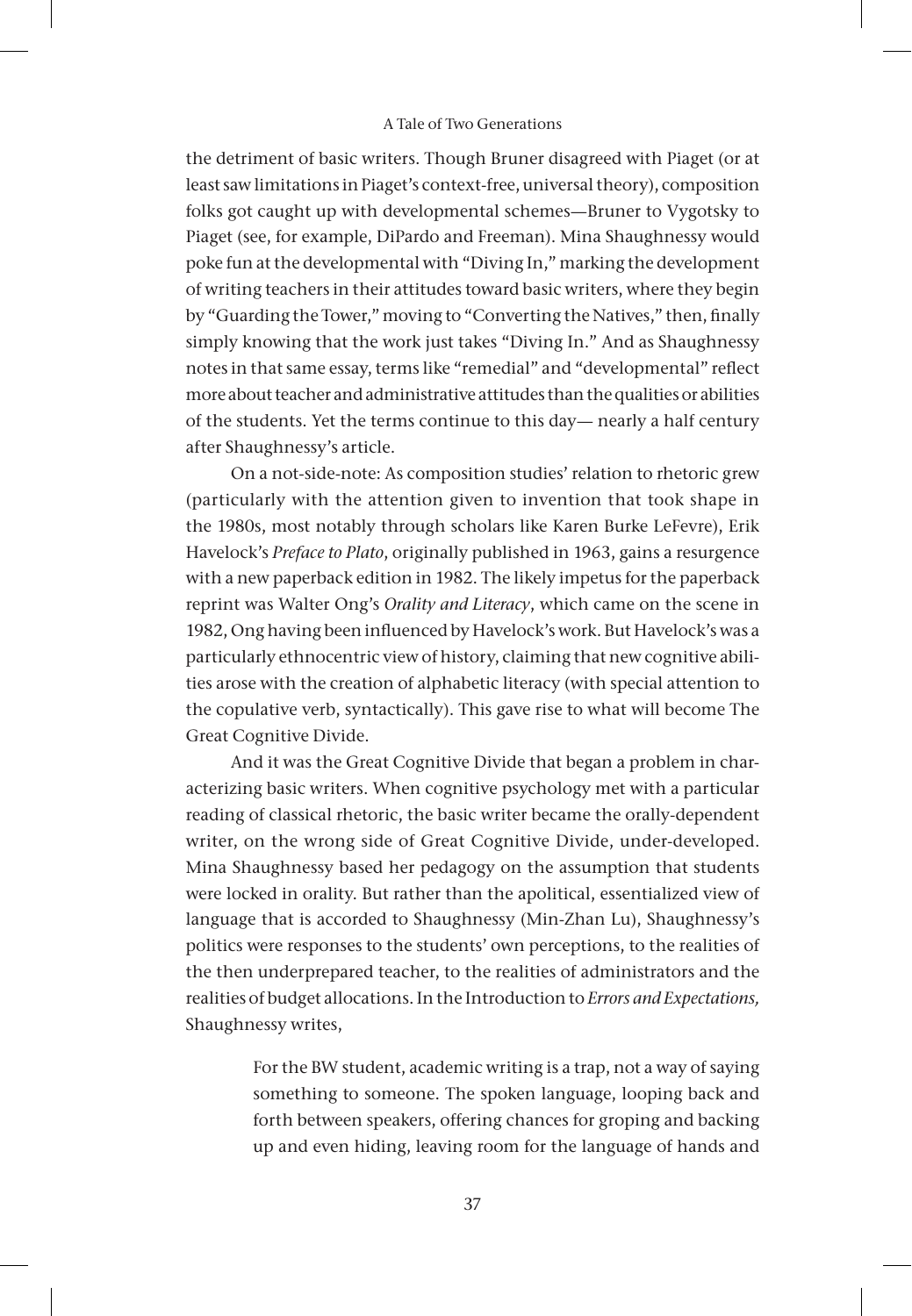faces, of pitch and pauses, is generous and inviting. Next to this rich orchestration, writing is but a line that moves haltingly across the page, exposing as it goes all that the writer doesn't know, then passing into the hands of a stranger who reads it with a lawyer's eyes, searching for flaws. (7)

Her awareness of orality versus literacy is not tied to cognitive abilities but to the pragmatics of institutional politics and political economies, that

> there is the awareness of the teacher and administrator that remedial programs are likely to be evaluated (and budgeted) according to the speed with which they produce correct writers, correctness being a highly measurable feature of acceptable writing. (9)

Although we can't know how familiar Shaughnessy might have been with the Students' Right to Their Own Language (SRTOL), published three years before *Errors*, her view does echo SRTOL, in which one can read that

> Teachers should stress the difference between the spoken forms of American English and EAE [Edited American English] because a clear understanding will enable both teachers and students to focus their attention on essential items. EAE allows much less variety than the spoken forms, and departure from what are considered established norms is less tolerated. (14-15)

In short, for Shaughnessy, the students' orality was a simple fact, not tied to cognitive function nor the racism suggested in relegating New York City's students of color to the oral. But others, most notably Thomas J. Farrell, contended that inner-city students' dialects outside of the Standard English relegated them to the bottom of the heap, to suffer from lower IQs.

"IQ and Standard English" appeared in *College English* in 1983, the same year I began writing my dissertation. I was a product of the innercity, Brooklyn, a dropout from one of the city's vocational-technical high schools, a speaker of non-Standard English (a dialect Ana Celia Zentella labeled "Puerto Rican Black English," a mix of African American Language and Spanglish). After years in the military, I arrived at a community college with a high school GED. According to Farrell, I was supposed to be suffering from a linguistically created cognitive dysfunction. But I was about to write a dissertation. So I was already clearly predisposed to argue the association between basic writing, culture, and cognitive development. Accordingly, I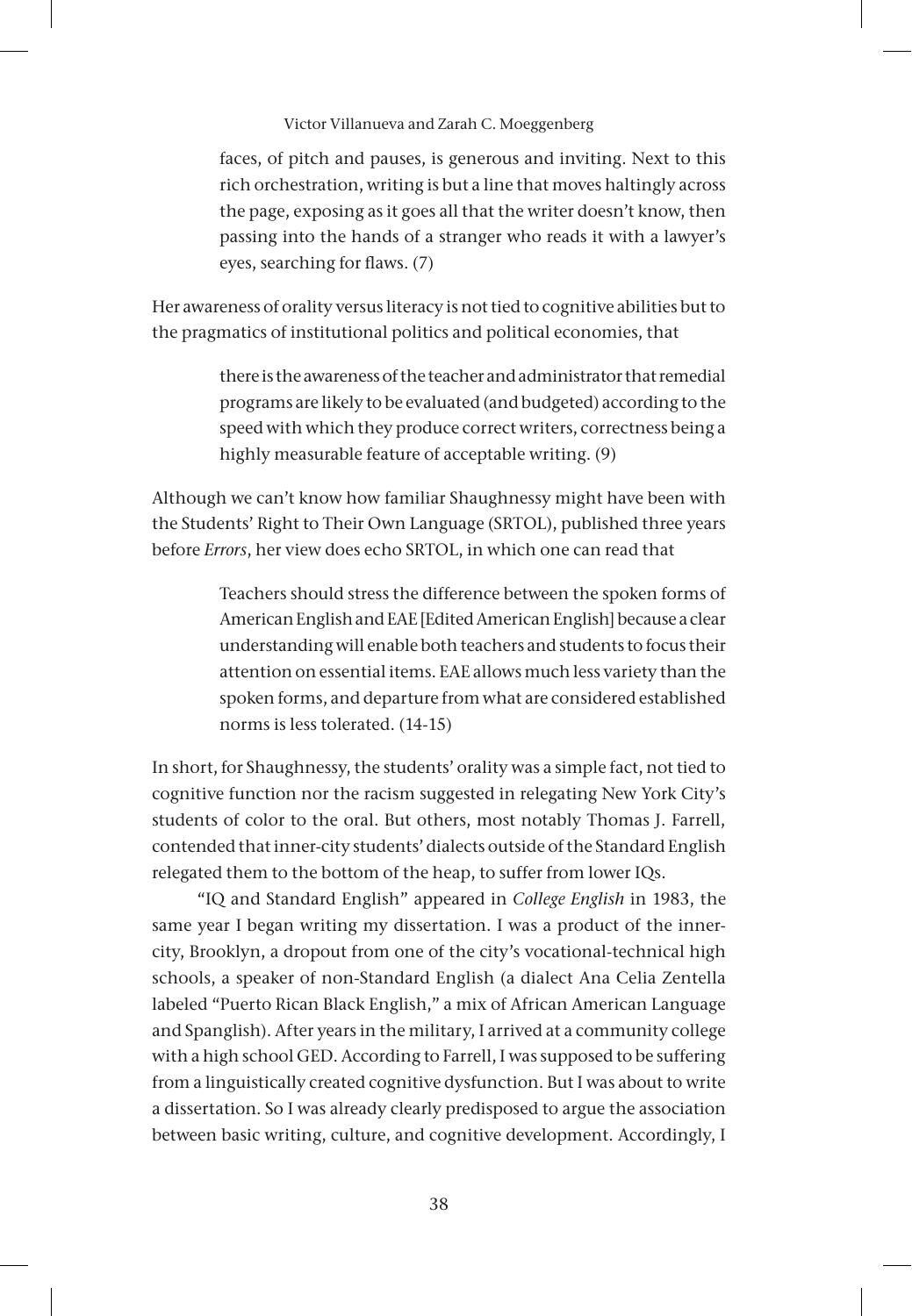aimed to challenge the oral-literate debate in my dissertation by comparing the discussions that take place among students of color in writing groups within a basic writing classroom and students of color who had placed into conventional first-year writing courses. What I discovered that was most important, I think, was that the overarching differences between the basic writers and the conventional first-year writing students, apart from matters of "correctness," was understanding audience. Basic writing students had no conception of what readers needed to know, neither how much nor how little. And so the basic writing students would carry on about how to board a bus, for example, instead of advancing an argument. The difference was understanding the culture they had entered, assuming vast differences between their experiences and those of their teacher.

I enter the profession in 1985. I taught basic writing, headed a basic writing program, became an assistant professor, eventually headed another basic writing program, a bridge program (the English component of the Successful Transition and Academic Readiness—STAR—program), moved to another university as an associate professor, reinstated the basic writing program there, and created a graduate course in basic writing. Years passed; I found myself looking more broadly at racism, its connection to rhetoric (as a means of ideologically maintaining racism even when arguing against it), rhetoric's connection to political economies, colonialism, and the like. It was the racism-writ-large that remained my obsession. Still, I continue to work with students and teachers on basic writing, lending advice when asked, working on developing curricula, trying to add to an understanding of the scholarship and research on basic writing. Among those students (who is also a teacher) was Zarah. She has taught some basic writing— with great success and with mixed results— but with no real formal training. And we discover in conversation (with follow-up) that basic writing returns to racialization, to matters of dialect rather than writing, as she'll explain in what follows.

# **Zarah's Story**

I think what drew me to basic writing was the feeling of being an outsider. A lesbian in a Catholic college before going on to graduate work, there weren't any representations of LGBTQ identity in my coursework. No one was "out." Although I would not understand it until later, like so many basic writers, I was at some distance from the expectations of the institution in terms of identity, in terms of the conventions of academic writing, in terms of pursuing academia for my career.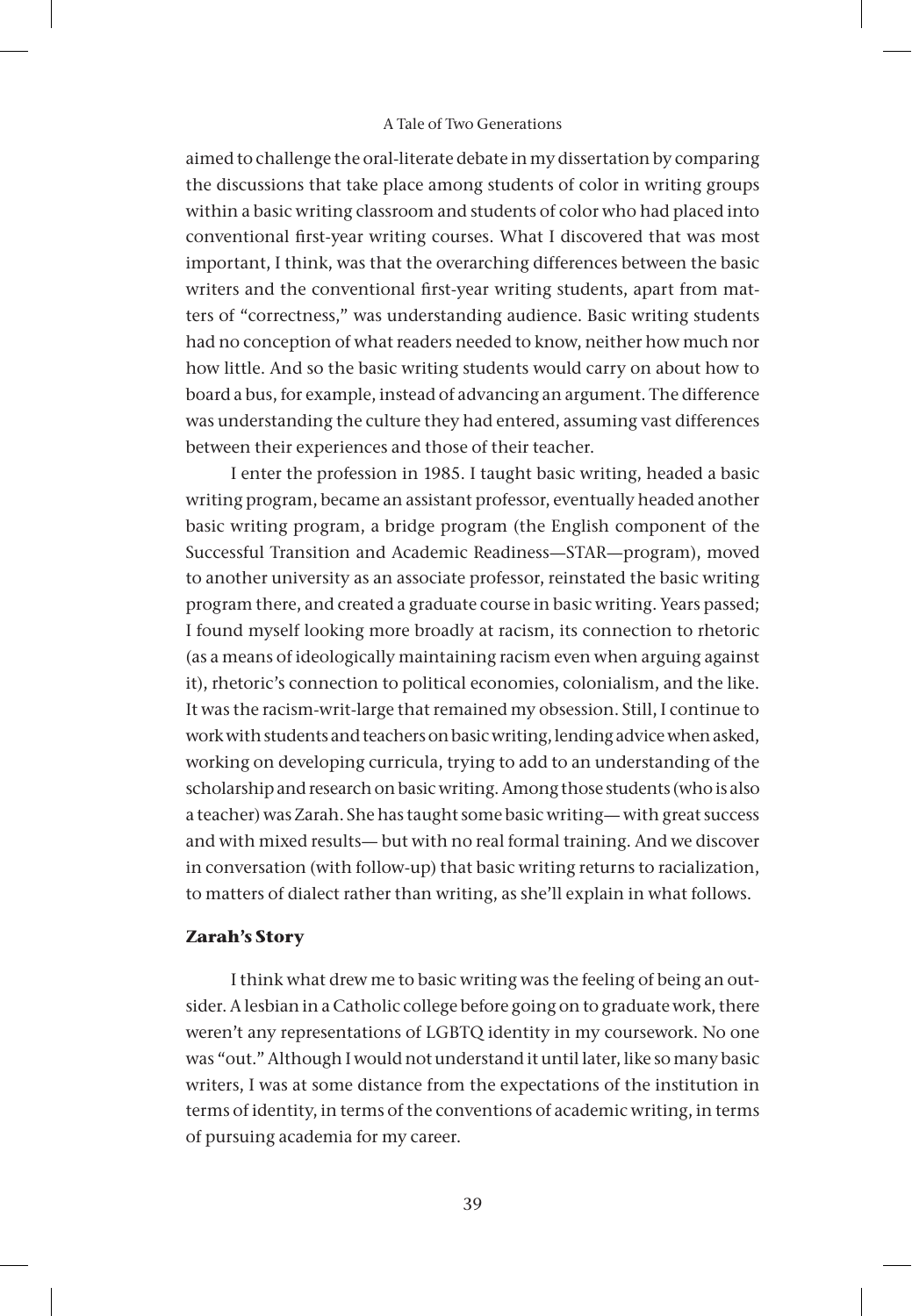When I began my MFA in the Midwest, I was the only openly out queer in the department— for two years— but I could begin to explore what it meant to be gay and even write about it. Challenging the for-the-page genre of poetry with spoken-word poetry, I seemed to make the other poets and writers uneasy in our weekly workshops. Sometimes, they were silent, or they returned my drafts without comment. My evangelical officemate also questioned the morality of my sexuality more than once. I found myself taking fewer risks in my poetry in terms of content during the first year-anda-half of the program. I went to my office at 10:00 in the evening to compose and practice what I really wanted to do with my poetry. That was when I knew everyone would be out of the building. In a small, unused classroom that might have held ten students or so, next to a dusty chalkboard, surrounded by stiff chairs from the 1980s that were neatly tucked beneath the fake-wood tables— I could be loud. I would repeat long phrases to find the music through my body. I could feel my voice channel into my shoulders and knees. I would gasp for air and practice letting it go in different cadences, trying to find, out loud, each queer voice I had written into my poems. A woman from Chicago experiments with her gender expression: "She cut her hair to Mohawk because she says she likes her hair / to match her shoes. And she is through with dresses, and she finds / That her breasts bind best with ace bandage wrap— the inexpensive kind." Another woman struggles with losing her wife and raising their daughter: "And I tell her you never left that you are in the grass and the air / even though sometimes I can't feel you at all. And I am barefoot all the time now. / And so is she. And I'd ask you if all of this is alright." But more than anything, I explored with my body out loud if my sexuality could survive, if the way I saw the world counted, if *I* was possible: "I wind my hands the way my dad didn't. He said, / 'You're still beautiful,' his head cocked to the side."

I was an outsider. So were the students with me in the Fall of 2012, when I was assigned to my first basic writing course. A professor in our program had asked if I were interested in teaching basic writing. She told me that it would be challenging, but that she thought I would do a good job. Perhaps it was serendipitous that I met these students when I did, when I was on the cusp of saying "Fuck it" to my program and to the heteronormativity of academia, and when they were on the cusp of saying "Fuck it" to a higher education that didn't seem to take them seriously as thinkers and writers.

Edward M. White and William DeGenaro call these "chance encounters" in "Basic Writing and Disciplinary Maturation: How Chance Conversations Continue to Shape the Field." The pair look back at the last twenty years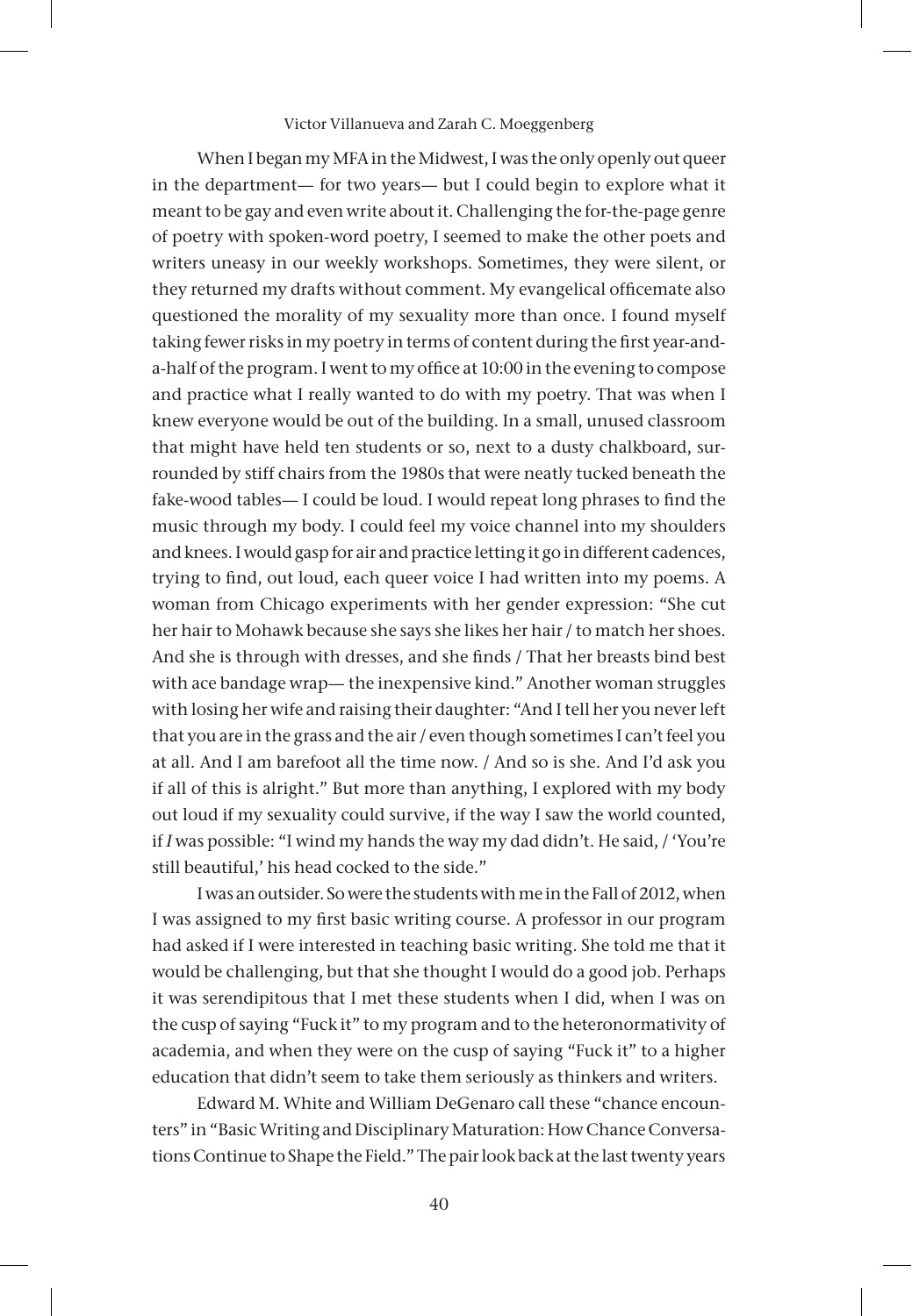of Basic Writing in order to celebrate "small moments," collaborations, and mentoring. Their collaboration, they write, "was a chance conversation, a teacher and student" (11). DeGenaro complicates the narrative of growth in the Basic Writing subfield when he writes that even as we fortify and sustain ourselves as a discipline, "maybe one of the best things we can all do is be more attuned to the little, idiosyncratic moments, the serendipities that can prove productive" (18). How White and DeGenaro describe their relationship as mentor and mentee in Basic Writing through chance encounters is well reflected in my own experience.

The first basic writing course I taught was in the second year of my MFA. I was the first graduate student to teach it. The class was comprised of primarily working class students and students of color, as well as some "returning" students and veterans. I think the students in this class delighted in teaching me phrases like "CPT" (as in Color-People Time), how to use "low-key" before a very audible "secret," and arguing over whether Chicago or Detroit was better. They were a lively group. And intimidating.

I had taught first-year writing before this course but knew little to nothing about Basic Writing. Many people told me to focus on grammar. My mentors told me to expect many of these students to fail. "It's common," they said to me. In that first semester teaching a course of basic writing in the Midwest, I wouldn't say that I did a poor job, but I also wouldn't say that I did a great job. Significant to what White and DeGenaro write, a chance encounter as a MFA student halfway through my program with the opportunity to teach Basic Writing completely changed my career path. The professor who said she thought I would do a good job sat me down and told me to ensure I assigned shorter essays and that I focused on grammar once a week. I knew nothing of code-meshing, code-switching, what SAE meant, or how class and race are implicated in assessment processes. However, I was fortunate that one professor who would later teach me composition theory and another mentor both shared a great deal of their materials. My composition theory professor gave me the corpus of her assignment sequence and explained how she structured her lessons. My other mentor counseled me during tough moments: "Some students are simply not ready to be here. That's not your fault." My Director of Composition observed me a few times to give me further advice on my day-to-day activities with students. Some of this advice included better using the gradual release of responsibility method, a kind of I do, We do, You do way of teaching— I still find this effective in any course. She'd repeat to me, "You need to spread this out more. Show them, practice it with them, and then let them do it in groups." Mostly, she helped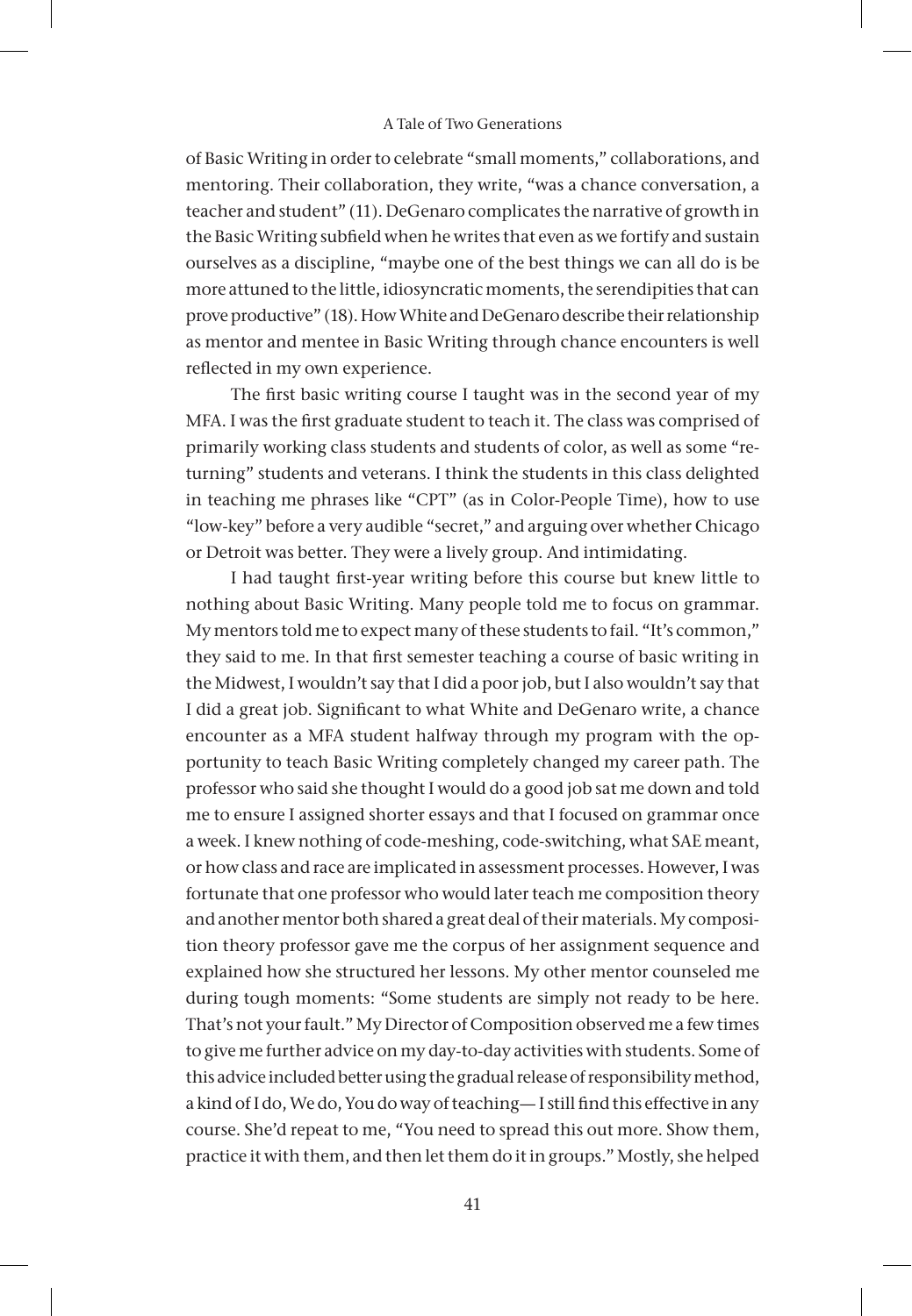me understand when I was rushing concepts, something I would continue to work on for the next five years. She'd say, "I think you're trying to do too much. Choose, at most, two activities instead of, say, three or four."

After that semester teaching basic writing for the first time, I wanted to better understand composition theory; more specifically, I wanted to understand Basic Writing. These desires weren't fully satisfied at first, but they were over time. As I was enrolled in our institution's MFA program and there was also an MA program, there were attractive courses I wanted to take that conflicted with required courses in my own program. For example, the composition theory course offered to MA pedagogy students was at the same time as my poetry techniques course for MA and MFA creative writing students. I was fortunate that the young assistant professor teaching the composition theory course I mentioned earlier would meet with me in her office for an hour or two each week. I was frustrated by the readings in Villanueva and Arola's *CrossTalk in Comp Theory* and even cried when my professor first discussed the readings with me in her office. I struggled with literacy, with simply extracting the main points of these texts. Reading texts like Ede and Lunsford's "Audience Addressed/Audience Invoked" and Flower and Hayes' "A Cognitive Process Theory of Writing" were a foreign language to me. I read sentences over and over, trying desperately to make sense of them. There were even words I could not pronounce. Others would knot in my mouth. Over time I got better at unpacking the arguments within these canonical articles. And while I can't say I learned much about composition that semester, I did learn how to read. By the end of the year I could well understand the essays and had a firm grasp on what informed composition studies at large. But it was critical that my professor set aside that time to unpack the articles with me, and that she helped me trace, page by page, the arguments.

Encouraged by one of my basic writing mentors at the time, I applied for and was awarded a summer research grant before the third and last year of my MFA program. The grant allowed me to explore what it meant to queer a writing prompt. I had become increasingly interested in what queer identity could mean in the classroom beyond representation within course texts, something Stacey Waite has recently written about in *Teaching Queer*, a critical text that moves queer composition toward queer-as-method within our field. During this short grant period, I read about what it meant to be an out LGBTQ teacher in Kevin Jennings's *One Teacher in 10*. I read Heidi A. McKee's " 'Always a Shadow of Hope': Heteronormative Binaries in an Online Discussion of Sexuality and Sexual Orientation," which helps us understand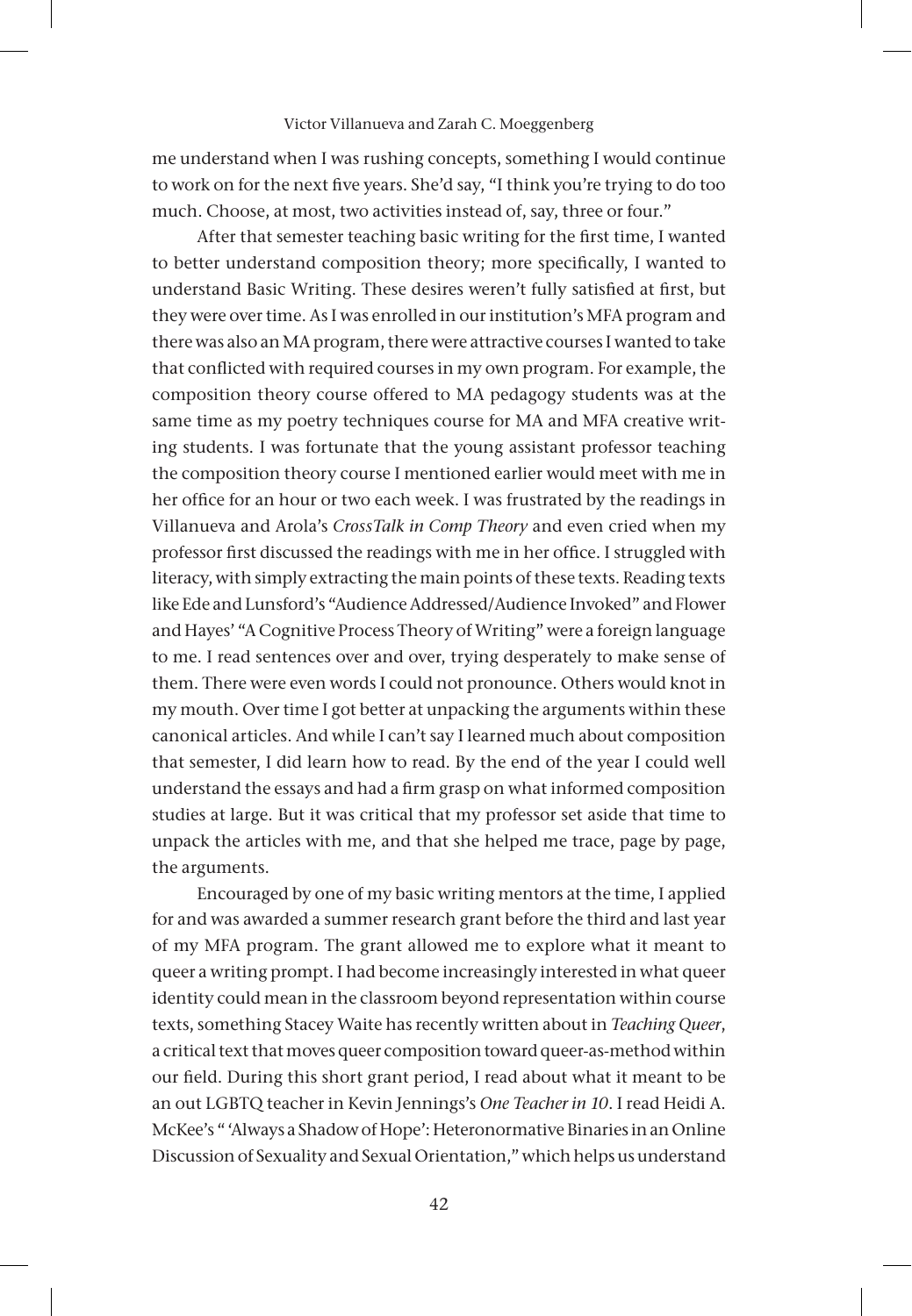that "even within discussions centered on binaries, greater understanding of and tolerance for (and even acceptance of) differences can occur" (334). I read Alexander and Wallace's "The Queer Turn in Composition Studies," who write that "queer perspectives and experiences can serve a critical role in multicultural approaches to composition that seek to make teachers and students mindful about how different cultural backgrounds and allegiances shape different literacy practices" (303). In reading these texts and more by Spurlin, Alexander and Wallace, and Alexander and Rhodes, I began to understand what a pivotal moment I was in as I was entering this field. Ultimately, this all led me to consider in my creative writing pedagogy how I could get students to embody LGBTQ identity in their writing assignments, rather than simply read texts that had LGBTQ characters. Beyond that summer of 2013 on the small research grant that paid my bills, I knew I had found my niche, and that it might be possible to connect some of the things I was reading in queer composition to Basic Writing. But I knew it meant getting another terminal degree.

The next academic year I found myself accepted to several doctoral programs: two in creative writing, one in developmental education, and three in composition. I quickly ruled out creative writing and visited the other four programs. I was looking for three features: a basic writing course to teach, a mentor who did queer theory, a mentor who did Basic Writing. I found that each of the programs I looked at tended to have only one of these components. They varied with their monetary offers, teaching opportunities, GA-ships in writing program administration, faculty specialties, and research opportunities.

On the visit to the first school, in the Southwest, I found myself in an education program that specializes in developmental writing. While overwhelmed by the passion their graduate students had for "developmental" learners and while the program actually offered nearly everything I could want— both financially and support-wise— it lacked a rhetoric program that would help situate me theoretically. I would be so immersed in qualitative and quantitative methodologies, that I feared I would lose sight of what had really moved me to come to Basic Writing in the first place—the *how* of queering composition to make room for students otherwise excluded by the university. I knew, even without much exposure to scholarship, that if I were going to invest four to five years of my life getting a PhD, I had to situate myself in the history of our field, in a program foregrounded in rhetorical theory. And, I needed a program that was going to give real attention to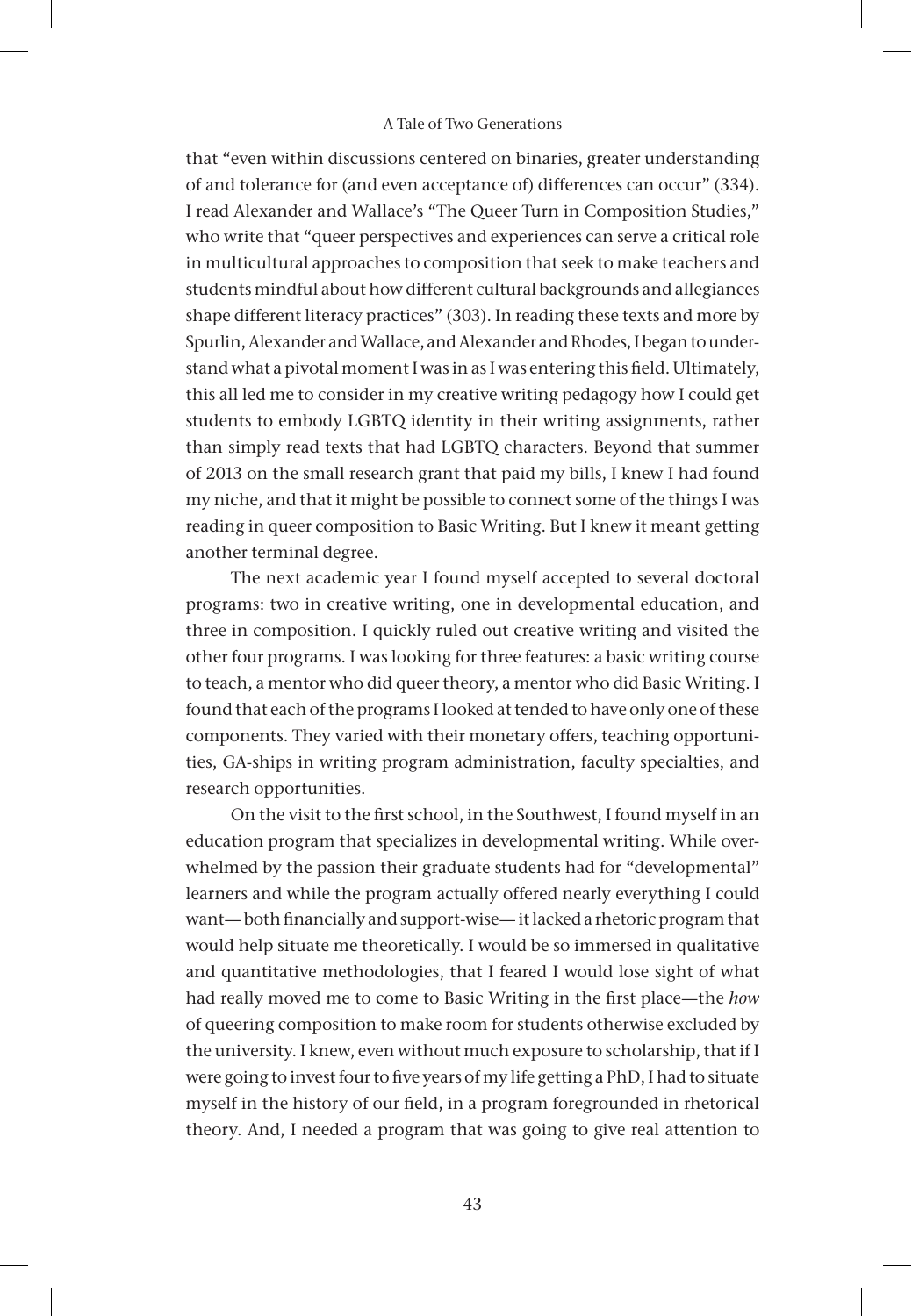Basic Writing— its history, its rich possibilities, and its culture. I knew that chance encounters there would be slim.

The second and third schools— both rhet/comp programs— also didn't seem to have the right fit. The one in the Pacific Northwest— which I ended up choosing— didn't seem to offer me a lot of support at first. Victor was unavailable that day to meet; Wendy Olson was at a distant campus; and Basic Writing seemed to have disappeared from the program. The other program in the Midwest would mean I would have to travel to teach and research Basic Writing and there was no queer theorist for me to work with, nor someone who really specialized in Basic Writing anymore.

On the visit to the fourth school, I was exhausted and dissatisfied with my visits to all of the schools to which I had received acceptance. Nothing seemed to be the right fit for me. Queer theory and basic writing are hard to combine, I realized. A full professor was the last person I was going to see before meeting up with my mother for a late lunch. Sitting in an old armchair in an office full of neatly organized clutter and plants, this professor smiled as I melted into the other armchair nearer the door. As I let out a long breath, she asked me, "So, what do you think?"

"I'm not sure," I replied, feeling oddly comfortable and relaxed.

"What are your options?" she asked, tilting her head.

I told them to her at length, in great detail, and she listened intently. She sighed, but didn't break eye contact. "You must go to Victor in Washington. You have to. It's a must."

I laughed. "Really?"

She nodded.

"He wasn't there when I visited."

"They'd kill me if they knew I was saying this," she nodded at the door and continued, bringing her voice to a whisper, "but you have to go work with *him*."

And so I did.

My chance encounter with the professor at the fourth school is likely *the* reason why I am still invested in Basic Writing. As White and DeGenaro write, small moments matter a great deal (16). This was a moment of mentoring that had nothing to do with institutional affiliation. It had everything to do with recognizing how to really support a young scholar within the larger work of supporting our subfield.

My training in composition at large has been good in my PhD. My Director of Composition at Washington State University stressed theory as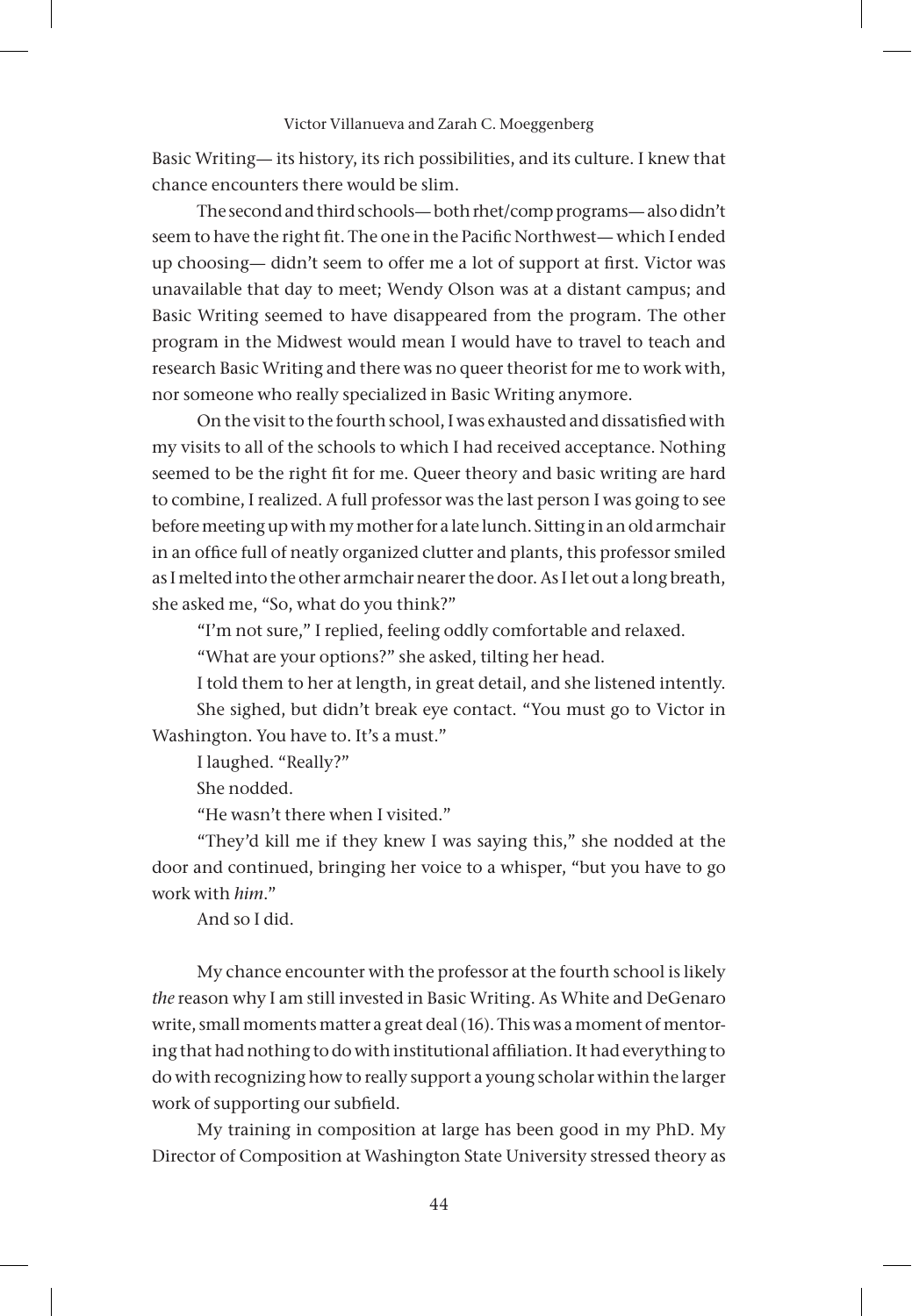part of her training of graduate students in ways my previous program had not. Much of what I read during my MFA was covered during my PhD in ways that helped me to understand and develop my pedagogical approach more fully. I recognized the ways in which expressivist theory influenced my previous institution and how process theory and classical rhetoric influenced this one. The DoC at WSU, like my last, also fully supported my use of queer texts on transgender issues in my composition classroom. She helped me ground this work in current scholarship on queer composition and multimodality, as well as in previous scholarship in process pedagogy. At the beginning, she talked through with me how to integrate queer texts and make them integral to students' rhetorical analyses and synthesis papers. I learned to use these texts more unapologetically and without preface. I think some of this came from our casual conversations in the hallway about them, but those conversations were critical to me becoming more confident as a teacher. Later, these conversations helped me to consider how I might still integrate queer texts and help students build toward portfolio requirements while still composing in queer ways. For example, the Digital Scholarship Workspace assignment I discuss in my chapter in Laura Gray-Rosendale's *Getting Personal* is an assignment that asks students to build a website and unpack some of their research in a nonlinear structure. The assignment is largely informed by J. Jack Halberstam's notion of *play* and Alexander and Rhodes's discussion of queer rhetoric and its interruption of the normal in their "Queer Rhetoric and the Pleasures of the Archive." This move from discussing queer texts in my classroom to engaging students in queer composing was something I needed to anchor myself as a queer compositionst. This simple support from my DoC, mostly short conversations and quick check-ins, was instrumental to grounding queer theory in my pedagogy.

My mentoring in Basic Writing— and, really, graduate education in it— began when I met Victor midway into the first semester of my doctoral program. I knew what Victor looked like from pictures on our university website. In The Writing Program half-way across campus, rather than in the English Department building, he was illusive to me. I spent considerable amounts of time near his office for a couple of classes, but there always seemed to be somebody sitting and talking to him. I would write an email to him, rewrite it, and then delete it. I was terribly excited at the possibility of working through Basic Writing scholarship with him, but I felt like a total imposter.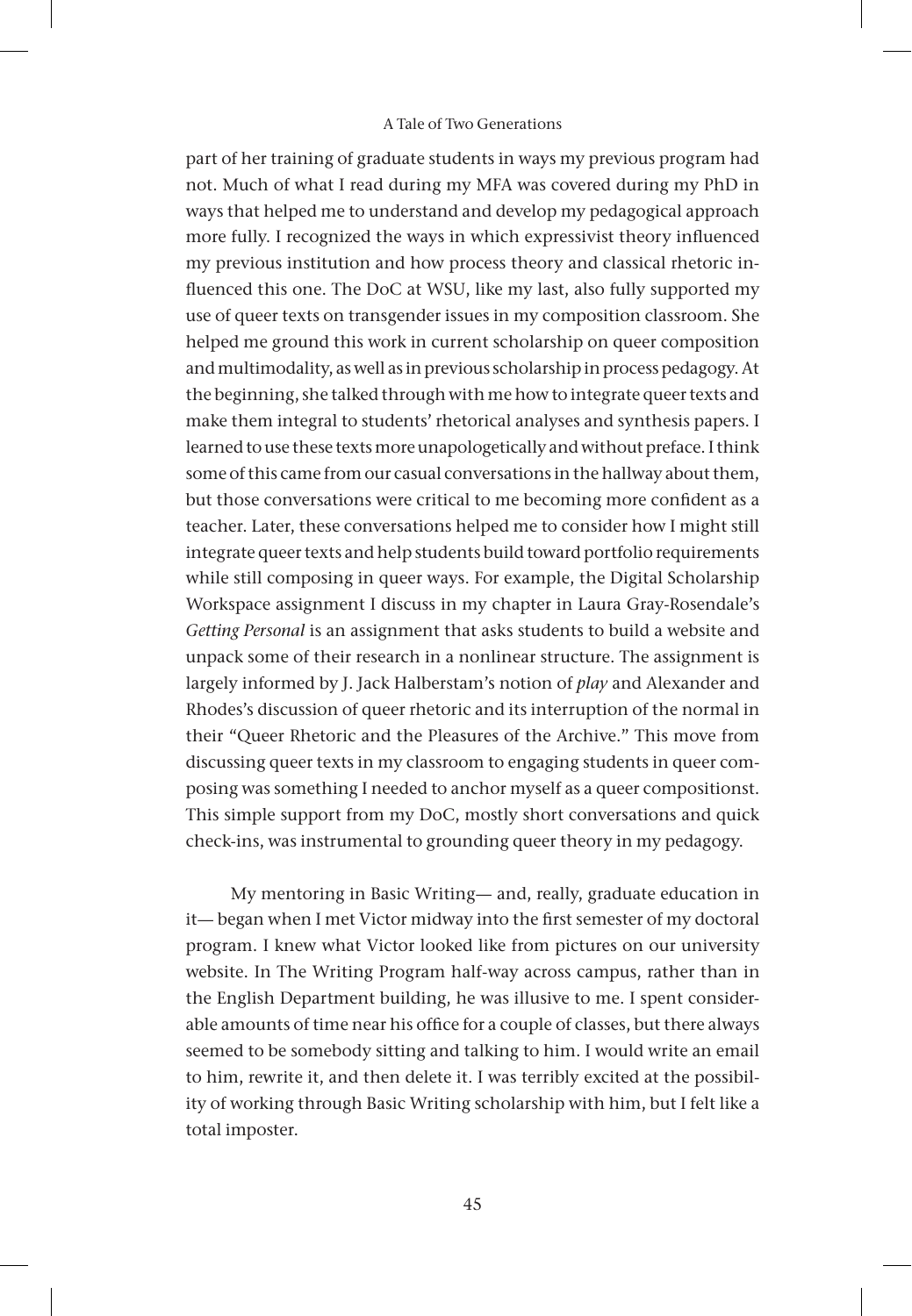One morning, I came out of a queer theory class to head to another. As I rounded the corner, I observed a man staring up at the numbers above the elevator, watching them move from right to left. I watched his eyes trace each number as it lit up a dull yellow. He was pacing slowly with his hands in his pockets. I hesitated about whether I should just head to my other class or take this moment where Victor wasn't in his office advising one of his graduate students or junior faculty. I found my hand raising by itself and heard my voice croak, "Hi, I'm Zarah. We haven't met yet."

He seemed a bit taken aback, but he smiled and shook my hand. "Ah, yes. Send me an email. Let's chat."

And that was when my mentoring in Basic Writing began.

There isn't a graduate course here at WSU that teaches Basic Writing theory or pedagogy. I think there is some version of it that morphed into something else— in fact, I know there is— but the truth is there isn't anything much at all now. During coursework, I took Composition Theory 1 and 2. The second course was more useful for understanding the history of composition, the different eras and movements, how composition latched itself to rhetoric, its relationship to literature, etc.. However, it didn't help me understand Basic Writing's position in the academy. This was where Victor filled in.

By the time Victor and I started working together he was much more invested in political economy and racism than he was in Basic Writing, although the subfield was what his career has been built from. For him, working with me one-on-one may have been a comfortable return. For me, it was a new fire.

We met weekly for over a year— we still do— and during that time we worked through Shaughnessy, Gray-Rosendale, Villanueva, Bartholomae, Bartholomae and Petrosky, and many others. But, really, we began with *Bootstraps*. He said to me one day, "If you really want to understand Basic Writing, if you really want to understand how I come to it, you have to read it." It was evident why this was important for us to move forward, but the following lines seem to sum up the ways in which mentoring/study of Basic Writing come together for me. Undoubtedly, they do for Victor:

> In short, basic writers can be encouraged to develop and to trust their oral and their literate ways while continuing to communicate the struggles entailed in being other-cultural and outside the middle class. . . . (Villanueva 115)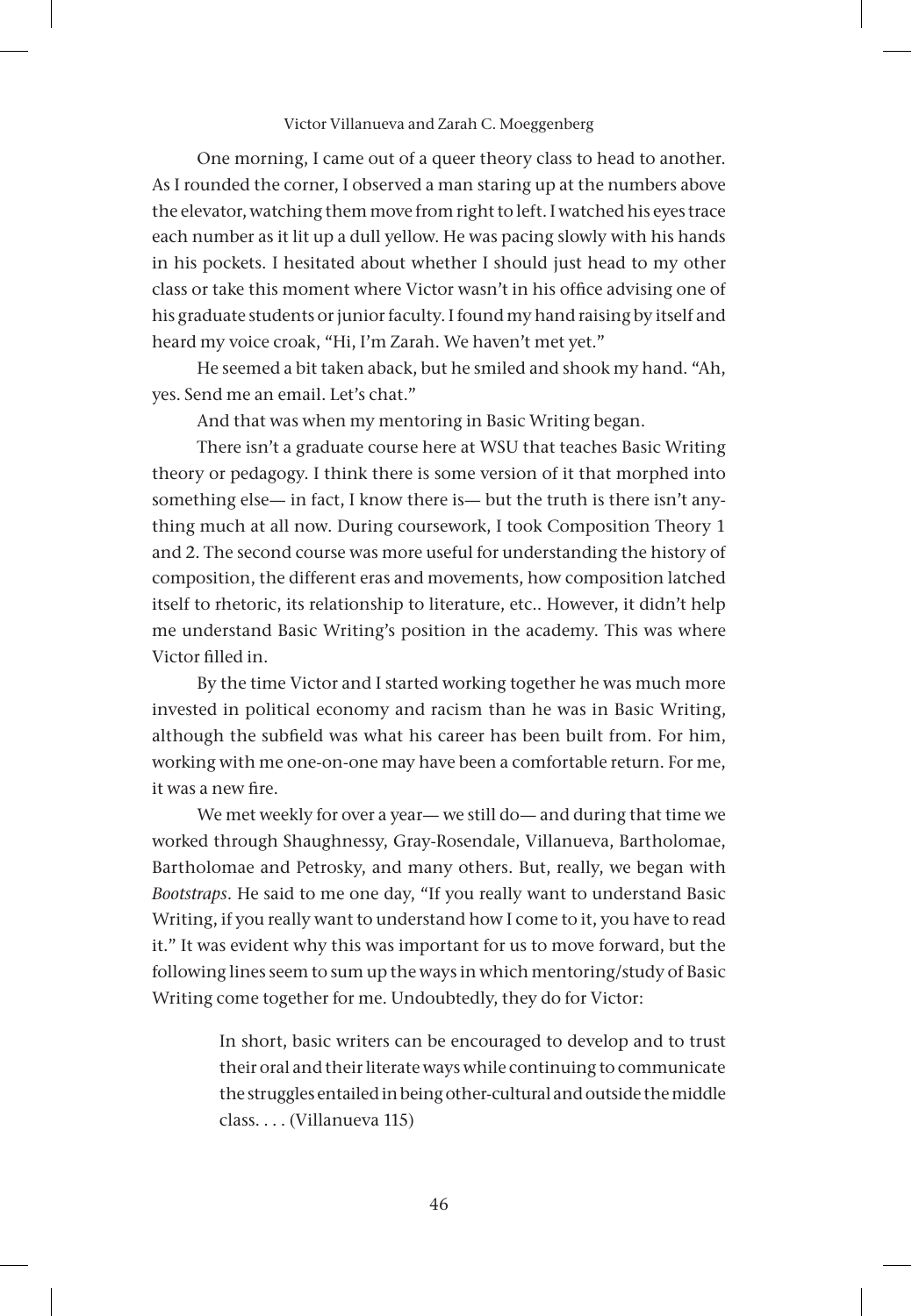Like Victor reflects in *Bootstraps*, I could identify well with many of the students who have been placed into my basic writing courses. The struggle with being "other-cultural" and from "outside the middle class" made it challenging to trust my own voice as powerful.

> Victor struggles with the doctoral dissertation: not trusting in his Latino-literate, ostensibly oral ways, trying to maintain the voice of distance, of objectivity, of the researcher, without race, without a person. He believes he can. (Villanueva 115)

For me, where Victor and I are similar, him an academic of color, me a queer academic and woman, is not just to do with the ways in which we are othered within and outside of our field, but in how we do rhetoric. Victor found that oral discourse should be encouraged in Basic Writing pedagogy, encouraged to be *trusted*; yet it took him a long time to realize this for his own ways with rhetoric. Similarly, it took me a long time to trust that my body may be critical to my own ways with rhetoric, especially while I pursued my MFA. And now, as I theorize a queer composition, I struggle with how embodied practices and the body may become more meaningful for basic writing students as they continue to navigate the structures and movement of power within and outside of language.

Three years of one-on-one mentoring and my own independent study are how I came to understand Basic Writing.

And that's a problem.

My year-long learning of Basic Writing theory and scholarship ran the stretch of my second year of coursework, the second semester of which I taught basic writing for the first (and last) time at Washington State. In short, it came too late again. In fact, it felt as though the entire time I was playing catch up. By the time I taught the course there I certainly understood how the Cognitive Divide informed some of the content I had been encouraged to teach in the Midwest. And while the foundation Victor and I were laying was necessary, even essential, it would have been wonderful, for example, to have read Kati Ahern's notions of "invisible writing," what Christopher Minnix writes of the literacy narrative as a way to open up public writing curricula in basic writing (32), or Kendra N. Bryant's work on seeing "computer technologies as tools for embodied community building" (67). In other words, I was still stuck in literature that wasn't discussing yet the possibility of multimedia and multimodal composing in basic writing pedagogy. I wasn't giving my students assignments that may have helped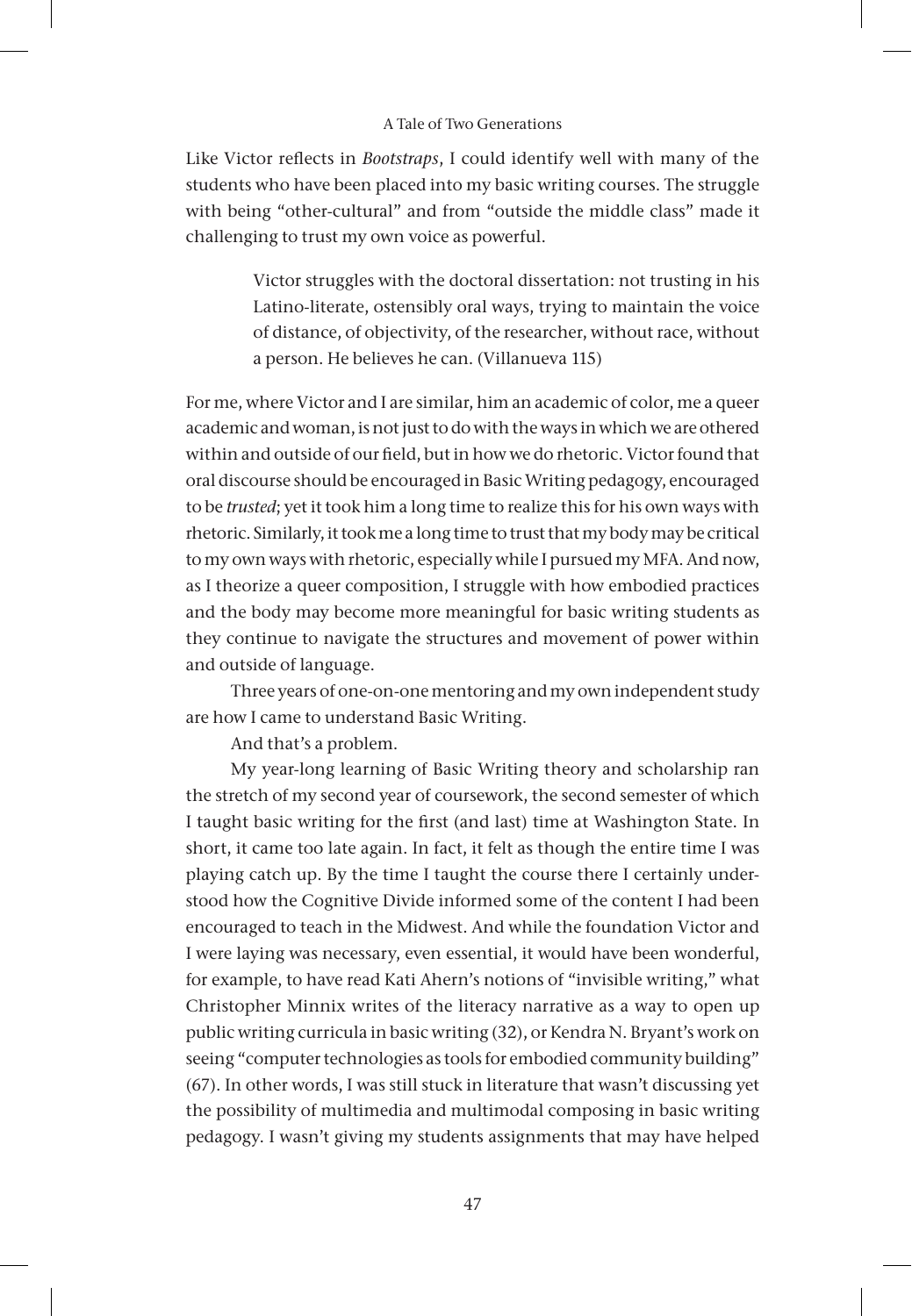them excel and engage rhetorical strategies with which they take pride. Minnix's and Bryant's insights would have completely changed my approach to Introduction to Composition that year. I think of one student in particular, upper body slumped over his desk when I would walk in, arm extended, his thumb scrolling bottom to top on his smartphone. I think of how I could have engaged digital spaces and literacies so much more in that room.

My experience feeling inexperienced is well-reflected in the BW workshop at CCCC's in Portland in 2017: there we discussed moving toward multimodality and multimedia, a conversation our field has been having for twenty-some years. Because we do not have graduate coursework or substantial mentoring in Basic Writing at either the MA or PhD levels, because basic writing is so often taught by under-supervised, inexperienced, and under-supported graduate students and adjuncts, and because English and writing programs provide little educational support and professional development with which to help ourselves and even other disciplines in our institutions to understand the distinct needs of Basic Writing students, "chance encounters" are nearly impossible. As the only graduate student teaching Basic Writing, without chance encounters with other Basic Writing instructors, without any community to bounce ideas or concerns off of, I struggled with my teaching. And I failed to build a community in my classroom. I laugh out loud now, finding myself nodding when Bryant remarks in her essay that an increasing online participation contributes to the "silent spaces" we enter. She describes these spaces as "where students are not discussing the latest reading, reviewing last night's homework, or even gossiping about the latest reality television program, but are sitting there, 'alone'— distracted and reaching for a sense of belonging via texts, tweets, selfies and Facebook updates" (55). When I taught Basic Writing during my PhD, I repeatedly failed to interrupt that silence, even after students' cell phones were put away. I was underprepared to build the embodied writing classroom Bryant says is crucial to supporting basic writing students.

We need to rely less on chance encounters and put more energy into constructed ones. While my mentoring with Victor may have been sparked by a couple of chance encounters, it sustained itself by proactively making more encounters possible and accessible in spaces that do not necessarily sustain conversations pertaining to basic writing politics and pedagogies.

During my last year of my PhD, our interim Assistant Director of Composition worked hard to form a basic writing subcommittee to not only support the few of us who currently taught or had taught it, but to also draft goals and outcomes— because there hadn't been any for years. At our last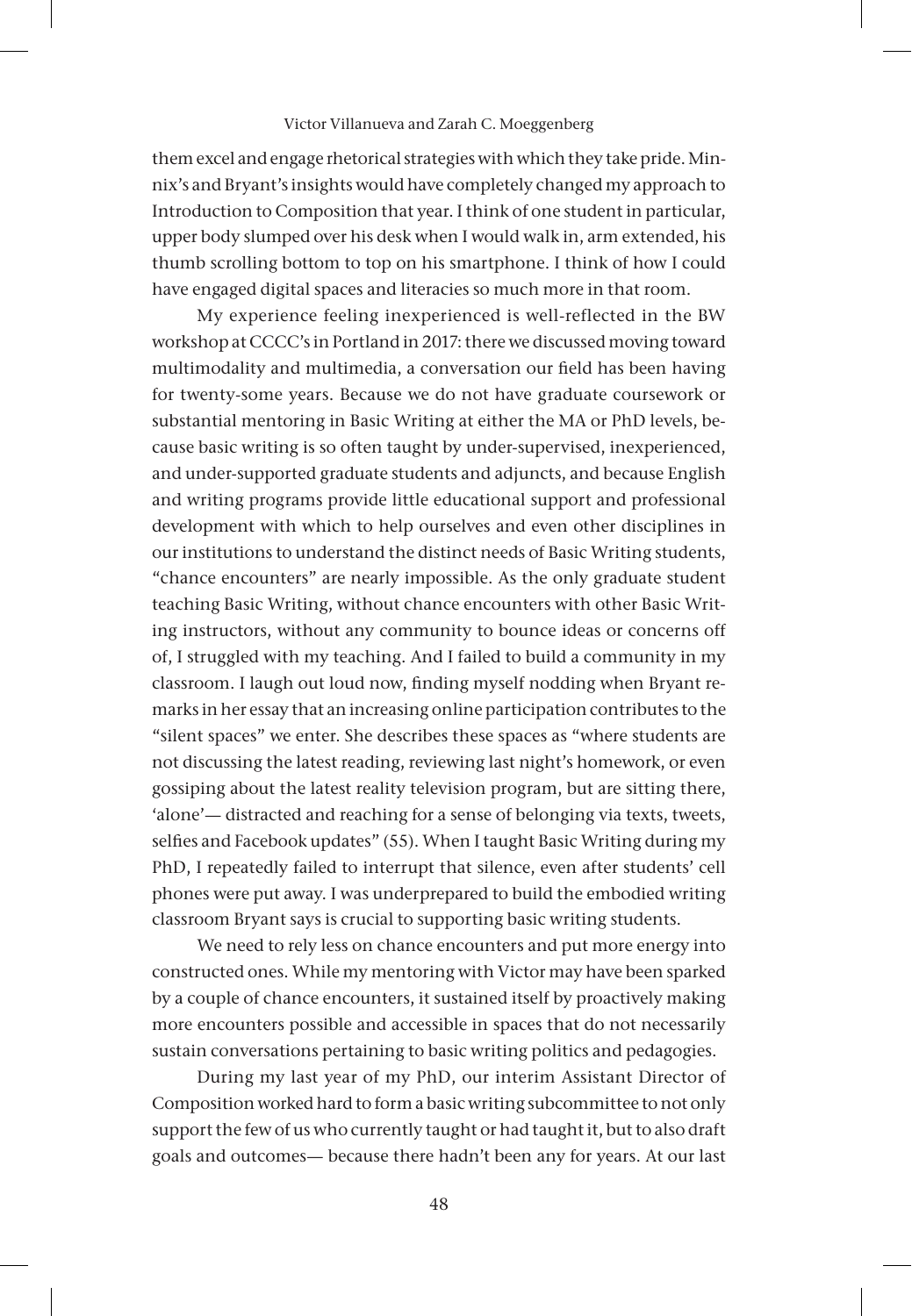basic writing subcommittee meeting before the 2017 holiday break, I ask the other PhD student in our small group what she will teach the next semester.

A 400-level technical and professional writing course. Her favorite, I know.

I ask whether she thinks teaching Introduction to College Composition had steered interests for her PhD.

She says something like, "I love to study public writing, and I just don't see how that could fit."

I tell her I had just read Christopher Minnix's "Basic Writers in Composition's Public Turn," that he is interested in literacy narratives, like her, too.

I want more moments like these. Yet I am sure she won't teach the course again here.

At the basic writing workshop at the 2017 Conference on College Composition and Communication, we discussed the real need for graduate coursework in basic writing. This has been a need for decades. I shouldn't have had to work so hard to understand basic writing as a graduate student through one-on-one meetings and independent study— but this appears to be the current nature of the field. When we better prioritize graduate education in basic writing, we are more prepared to serve and empower students who may otherwise continue to be excluded within higher education.

> The changes we see taking place are too strikingly commensurate with changing needs within the current hegemony. The changes can be turned into counter-hegemonic advantage, however. Changing demographics make for classrooms filled with children of color, those whose common sense likely differs from the white middle class. The current changes in the dominant's needs also make for a greater entry into the universities of those who have been traditionally excluded…The traditionally excluded might better see the contradictions in the current hegemony. (Villanueva 137)

As our field looks forward, I believe educating graduate students on basic writing is a crucial step in order to continue to support composition programs that are increasingly invested in multimodality, multimedia, technologies, and technical writing. Graduate coursework, especially a course dedicated to basic writing in our graduate programs, is critical to developing any "counter-hegemonic advantage" as we see, across the nation, increases in enrollment for students "traditionally excluded." As Victor writes that traditionally marginalized students have likely very different common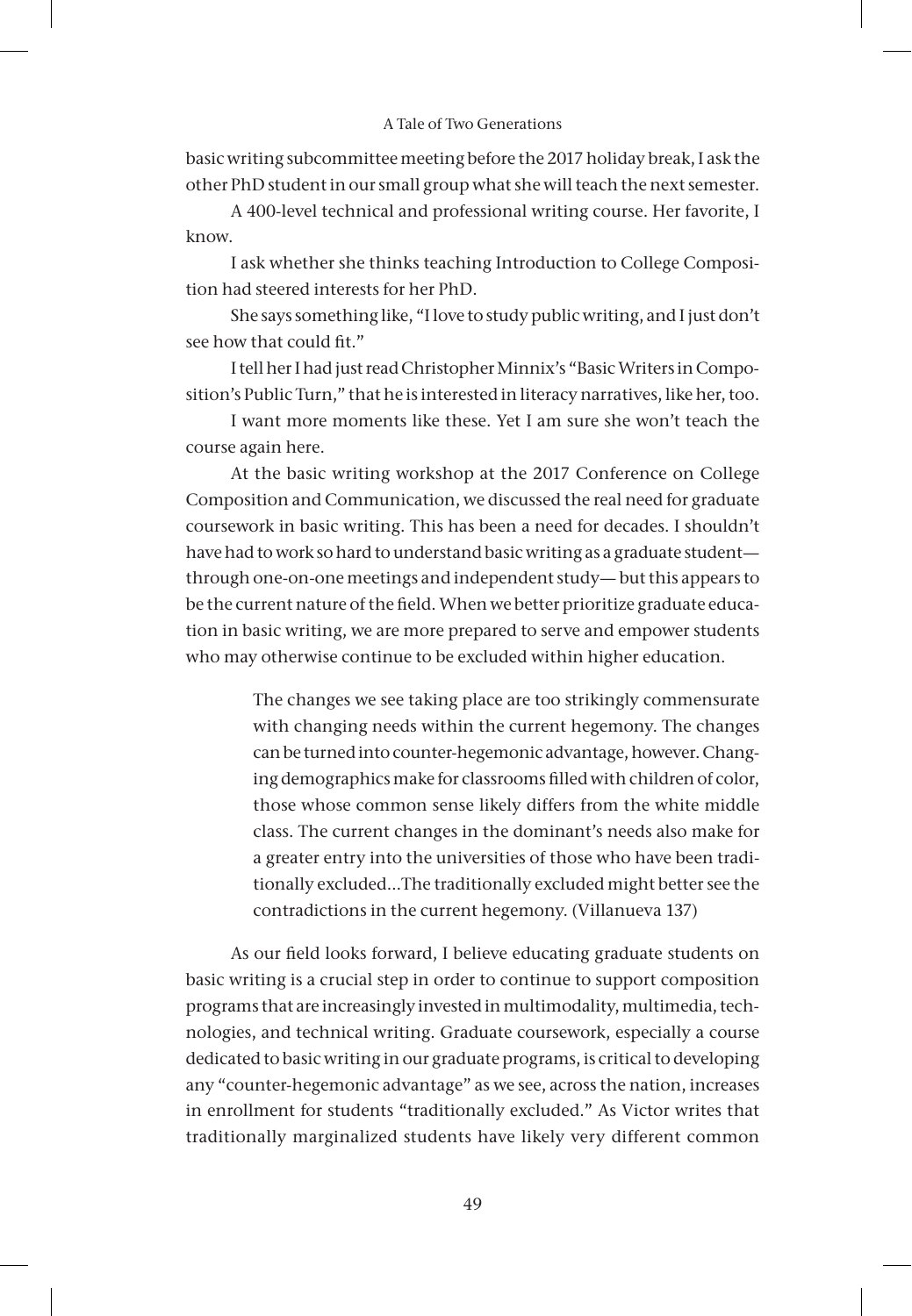sense within the current hegemony, coursework dedicated to basic writing supports graduate students' understanding of the roles they might play in supporting the counter-hegemonic rhetorical strategies of marginalized students. Such coursework may include the following: what basic writing is; the purpose of basic writing across various types of institutions; its historical influence on composition as a field, on state legislation, and on national political trends in education; and, its current direction and conversations.

As I worked through my dissertation, I kept waiting for basic writing to surface as a major component of a chapter. In my dissertation, I looked at how how dominant ideologies like racism, sexism, and heterosexism depend upon reproducing norms through the submission of our corporeal bodies. I theorized what I call *repronormativity* and I explored how norms are reproduced to maintain a white, male, cisgender, linear, and written discourse. While some scholars have established *repronormativity* as referring to the privileging of sexual acts that lead to reproduction (Edelman 13, 21; Downing 1142; Franke 183, 185; Weissman 279-280), I am interested in how repronormativity extends beyond the sexual into the everyday dominant ideologies that structure our lives. It was the repetition in the activities in Bartholomae and Petrosky's *Facts, Artifacts, and Counterfacts*, the stress on grammar in Shaughnessy, and the rhetoric of normal within basic writing studies that led me to wonder what the relationship was between repetitive written discourse, ideology, and this notion of repronormativity I had read about in queer theory. Could queer theory and its contentions with heteronormativity, sexism, and binaries come to mean more in composition studies, especially with its orientation toward correctness, that "highly measurable feature of acceptable writing" (Shaughnessy 9)? However, when I got into my last chapter of the dissertation, having fully intended to reach a discussion of basic writing as it pertains to queer composition and the body, I realized basic writing wouldn't become a part of my dissertation explicitly. It simply wasn't what my theory had led me to unpack. It wasn't that the one-on-one meetings with Victor weren't helpful over the three years we met weekly. The relationships between basic writing and normativity in queer theory were issues I began to think about while we were reading some of the first texts ever published in basic writing scholarship. However, that queer theory was a major component of our meetings as well, a full 6 months dedicated to it, helped us see both basic writing and queer theory through each other's eyes. In completing my graduate work, I am not disappointed in my education. Small conversations, one-on-ones with Victor, a few mistakes, and a lot of failure— this education built me into a queer scholar.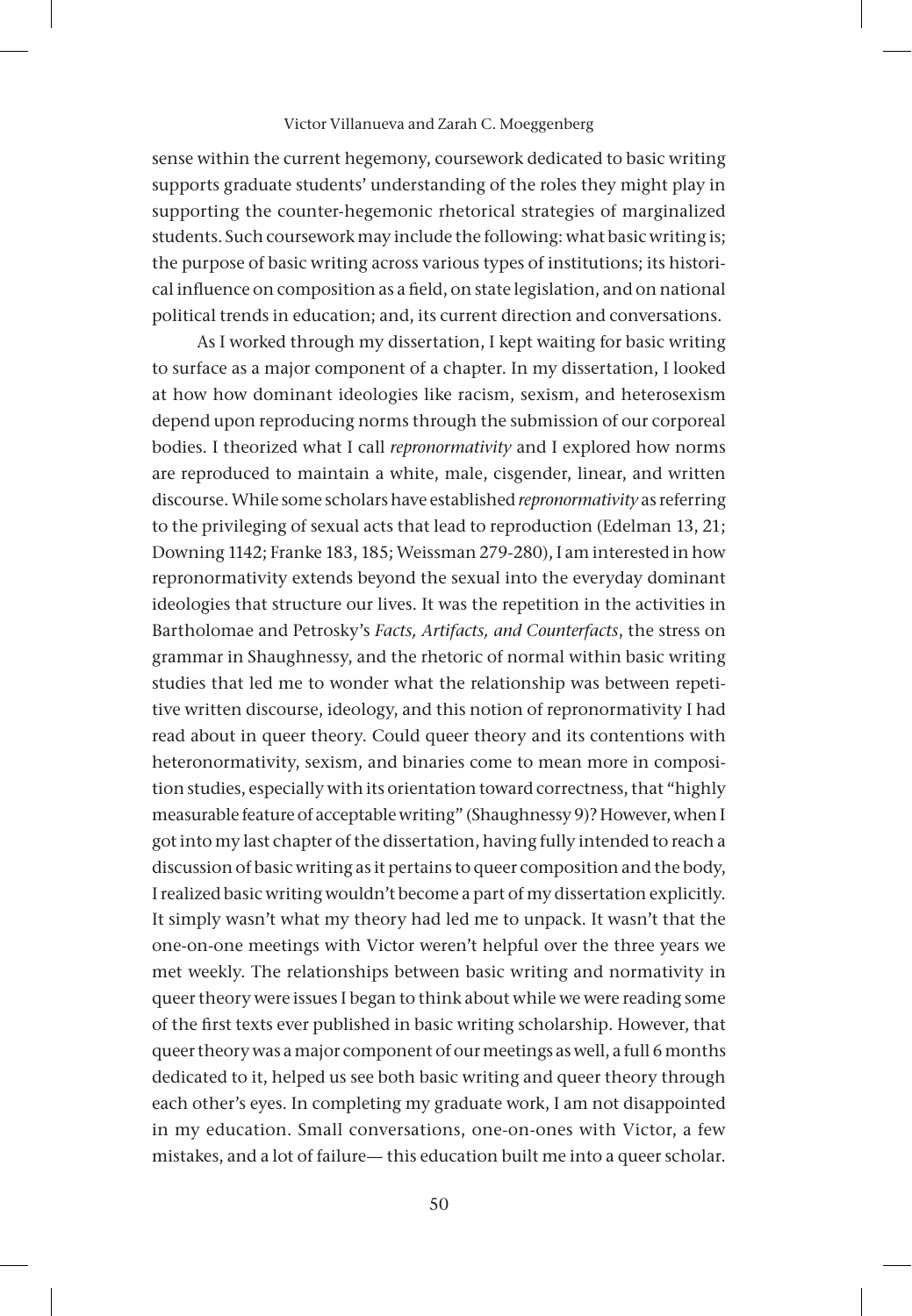And, although not explicit, basic writing is written all over my dissertation. I know that making counter-hegemonic strategies more visible to others is critical, even to basic writing, and this is what I did. Victor writes that "The traditionally excluded might better see the contradictions in the current hegemony" (137). I believe that when we foster environments for graduate students to synthesize the scholarship they are already vested in with basic writing, we set up rich possibilities for our field.

#### **Victor, A Post-Script**

I am taken by the irony that Zarah was drawn to basic writing because of her emerging orality, that "the problem" of orality when I was a graduate student became the very thing that Zarah was asking students to embrace. But I'm most taken by what she sees as the possibility of basic writing's demise, at least as what she calls a "subfield," that a legitimate subject for graduate programs seems forgotten. So many decades later, the solution to teaching basic writing remains the teaching of prescriptive grammar, even as we know that teaching grammar is not teaching writing, though I'm not one of Martha Kolln's alchemists. I see too many graduate students in English who do not know the conventions, and lacking the conventions, they do lack a certain rhetorical power.

So I want to make a case that was made by Patrick Hartwell (and many others) long ago: better writers enjoy greater metalinguistic awareness. But I think I would ask that we engage in a greater awareness of the ideological implications that rhetoric can carry, that we try to engage (and have students engage) in a more critical, politicized metalinguistic awareness. I bring this up because I seem to be watching the wheel being reinvented. As Keith Gilyard so clearly points out in his critique of translingualism, the current discussions of translingualism risk taking us back to the days that Mina Shaughnessy had to contend with, when language was abstracted, removed from the real political contexts at play, the real power differentials. I do understand the point of translingualism, that we are all of us given to different languages and different ways with language. That is, of course, true— from cultural differences to idiolects. But what do we do with that in the classroom, especially the basic writing classroom? We walk into the classroom and try to figure out how to hold on to our politics, the politics before us, without hurting our students. And while I understand the distinctions Vershawn Ashanti Young, Rusty Barrett, Y'Shanda Young-River, and Kim Brian Lovejoy make in distinguishing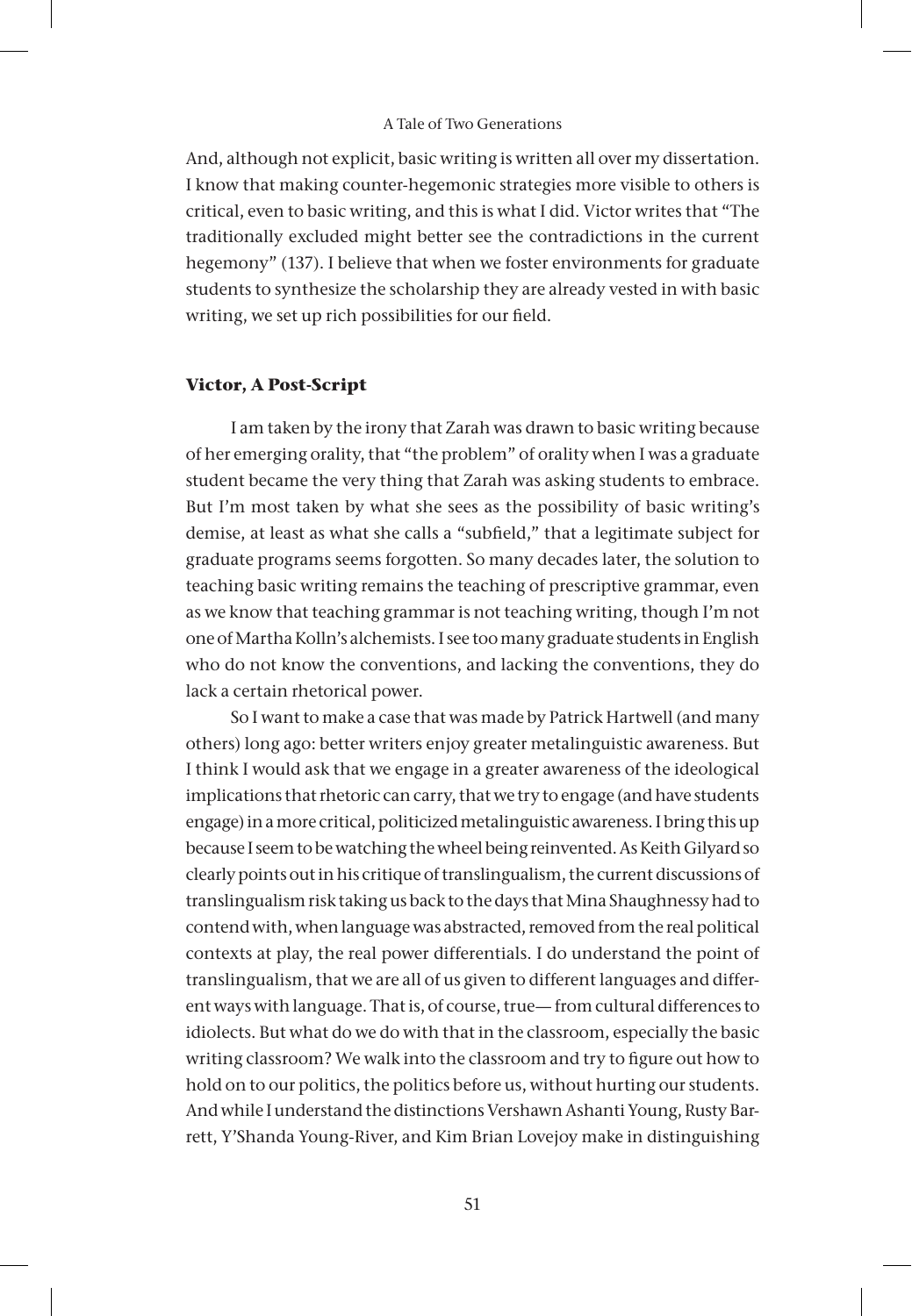code-meshing from code-switching— all of it requires doing what we can to have students be aware of language-as-language, language-as-language in real political contexts, with clearly understood power dynamics. While we continue to speak of language in abstract terms, our students are keenly aware of the power. So let's acknowledge it. The terms are there, have been for a while: code, register, dialect, language— and consciousness, especially as a Portuguese term, though the term has fallen out of our discourse on basic writing: *conscientização*. I like to joke that I could "hear" Mina Shaughnessy speaking in a New York working class dialect: "This here is your basic writing." We can come up with new terms: "mesh," "trans," and the like. But let's stick to, in that old New York dialect, your basic writing: the conscious use of language, conscious of powers always at play.

# **Works Cited**

- Ahern, Kati Fargo. "Seeking Texts in All Available Forms: Invisible Writing and a New Reading Rhetoric of Sight and Sound." *Journal of Basic Writing*, vol. 32, no. 2, 2013, pp. 80–105.
- Alexander, Jonathan, and Jacqueline Rhodes. "Queer Rhetoric and the Pleasures of the Archive." *Enculturation*. 15 Nov. 2014, enculturation. net/queer-rhetoric-and-the-pleasures-of-the-archive.
- Alexander, Jonathan, and David Wallace. "The Queer Turn in Composition Studies: Reviewing and Assessing an Emerging Scholarship." *College Composition and Communication*, vol. 61, no. 1, 2009, pp. 300-20.
- Bartholomae, David, and Anthony Petrosky. *Facts, Artifacts, and Counterfacts: Theory and Method for a Reading and Writing Course*. Boynton/Cook, 1986.
- Babin, Edith, and Kimberly Harrison. "Jerome Bruner." *Contemporary Composition Studies: A Guide to Theorists and Terms*, Greenwood, 1999, p. 272.
- Beach, Richard, and Lillian S. Bridewell, editors. *New Directions in Composition Research.* Guilford P, 1984.
- Braddock, Richard, Richard Lloyd-Jones, and Lowell Schoer. *Research in Written Composition.* NCTE, 1963.
- Britton, James, Tony Burgess, Nancy Martin, Alex McLeod, and Harold Rosen. *The Development of Writing Abilities (11-18)*. Macmillan, 1975.
- Bryant, Kendra N. "Me/We: Building an Embodied Writing Classroom for Socially Networked, Socially Distracted Basic Writers." *Journal of Basic Writing*, vol. 32, no. 2, 2013, pp. 51–79.
- Cooper, Charles R., and Lee Odell, editors. *Research on Composing: Points of Departure.* NCTE, 1978.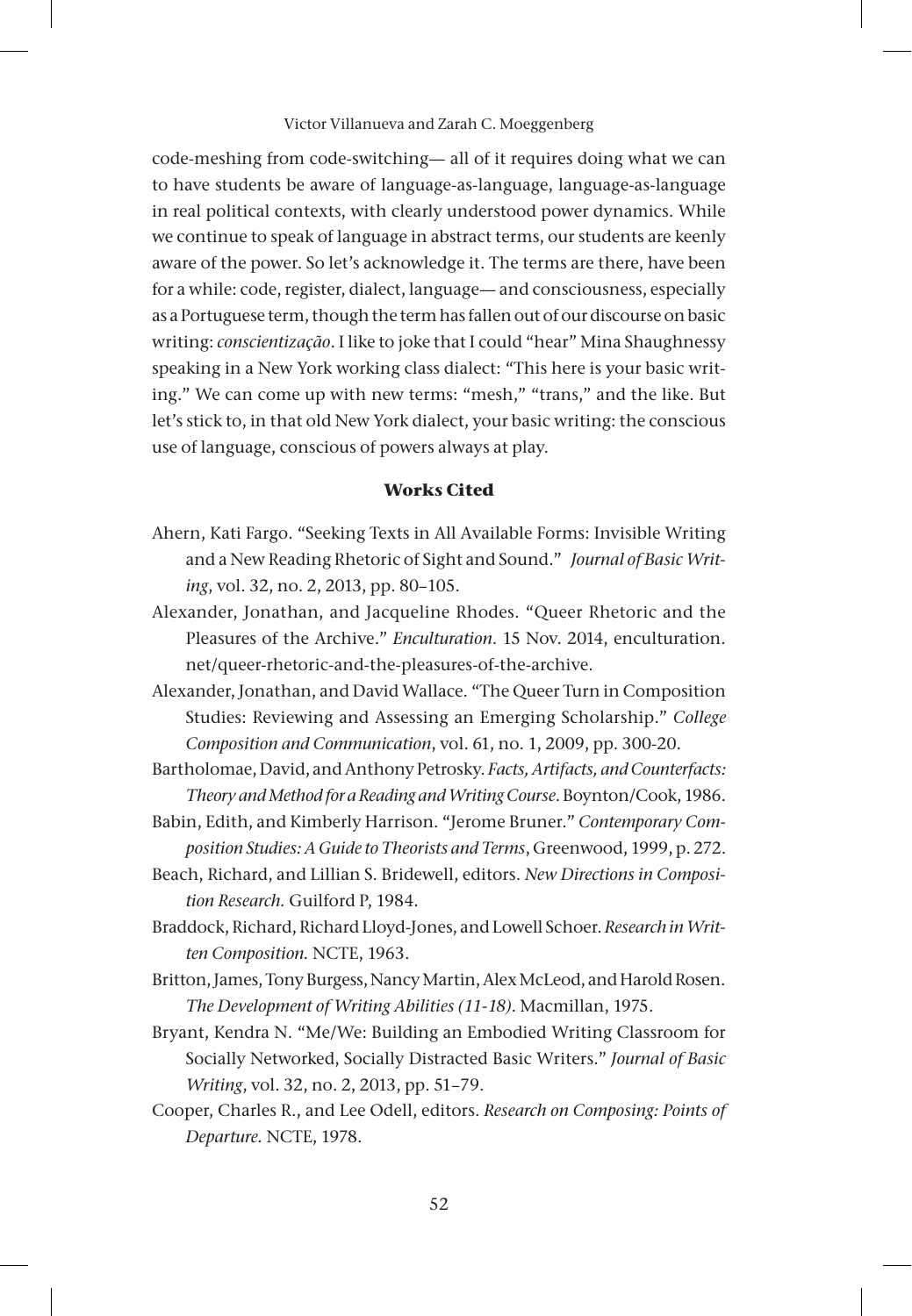- DiPardo, Anne, and Sarah Warshauer Freedman. "Peer Response Groups in the Writing Classroom: Theoretical Foundations and New Directions." *Review of Educational Research*, vol. 58, no. 2, Summer 1988, pp. 119-49.
- Downing, Lisa. "Heteronormativity and Repronormativity in Sexological 'Perversion Theory' and the *DSM-5*'s 'Paraphilic Disorder' Diagnoses." *Archives of Sexual Behavior*, vol. 44, no. 5, July 2015, pp. 1139-45.
- Edelman, Lee. *No Future: Queer Theory and the Death Drive*. Duke UP, 2004.
- Ede, Lisa, and Andrea Lunsford. "Audience Addressed/Audience Invoked: The Role of Audience in Composition Theory and Pedagogy." *Cross-Talk in Comp Theory*, 3rd ed., edited by Victor Villanueva and Kristin L. Arola, pp. 77-96.
- Elbow, Peter. *Writing Without Teachers*. Oxford UP, 1973, 1998.
- Emig, Janet. *The Composing Process of Twelfth Graders*. NCTE, 1971.
- Farrell, Thomas J. "IQ and Standard English." *College English,* vol. 34, no. 4, Dec. 1983, pp. 470-84.
- Flower, Linda, and John R. Hayes. "A Cognitive Process Theory of Writing." *Cross-Talk in Comp Theory*, 3rd ed., edited by Victor Villanueva and Kristin L. Arola, pp. 253-78.
- Franke, Katherine M. "Theorizing Yes: An Essay on Feminism, Law, Desire." *Columbia Law Review*, vol. 101, no. 1, Jan. 2001, pp. 181-208.
- Gilyard, Keith. "The Rhetoric of Translingualism." *College English,* vol. 78, no. 3, 2016, pp. 284-89.
- Gray-Rosendale, Laura. *Rethinking Basic Writing: Exploring Identity, Politics, and Community in Interaction*. Routledge/Lawrence Erlbaum, 2000.
- Hairston, Maxine. "The Winds of Change: Thomas Kuhn and the Revolution in the Teaching of Writing." *College Composition and Communication*, vol. 33, no. 1, 1982, pp. 76-88.
- Halberstam, Judith. *In A Queer Time and Place*. New York University P, 2005. ---. *The Queer Art of Failure*. Duke UP, 2011.
- Hartwell, Patrick. "Grammar, Grammars, and the Teaching of Grammar." *College English,* vol. 47, no. 2, 1985, pp.105-27.
- Havelock, Erik. *Preface to Plato*. Harvard UP, 1963, 1982.
- Hayes, John R., and Linda S. Flower, "Identifying the Organization of Writing Processes."*Cognitive Processes in Writing*, edited by Lee W. Gregg and Edwin R. Steinberg, Routledge, 1980, pp. 3-30.
- Jennings, Kevin, editor. *One Teacher in 10: LGBT Educators Share Their Stories*. 2nd ed., Alyson Publications, 2005.
- Kolln, Martha. "Closing the Books on Alchemy." *College Composition and Communication*, vol. 32, no. 2, 1981, pp. 139-51.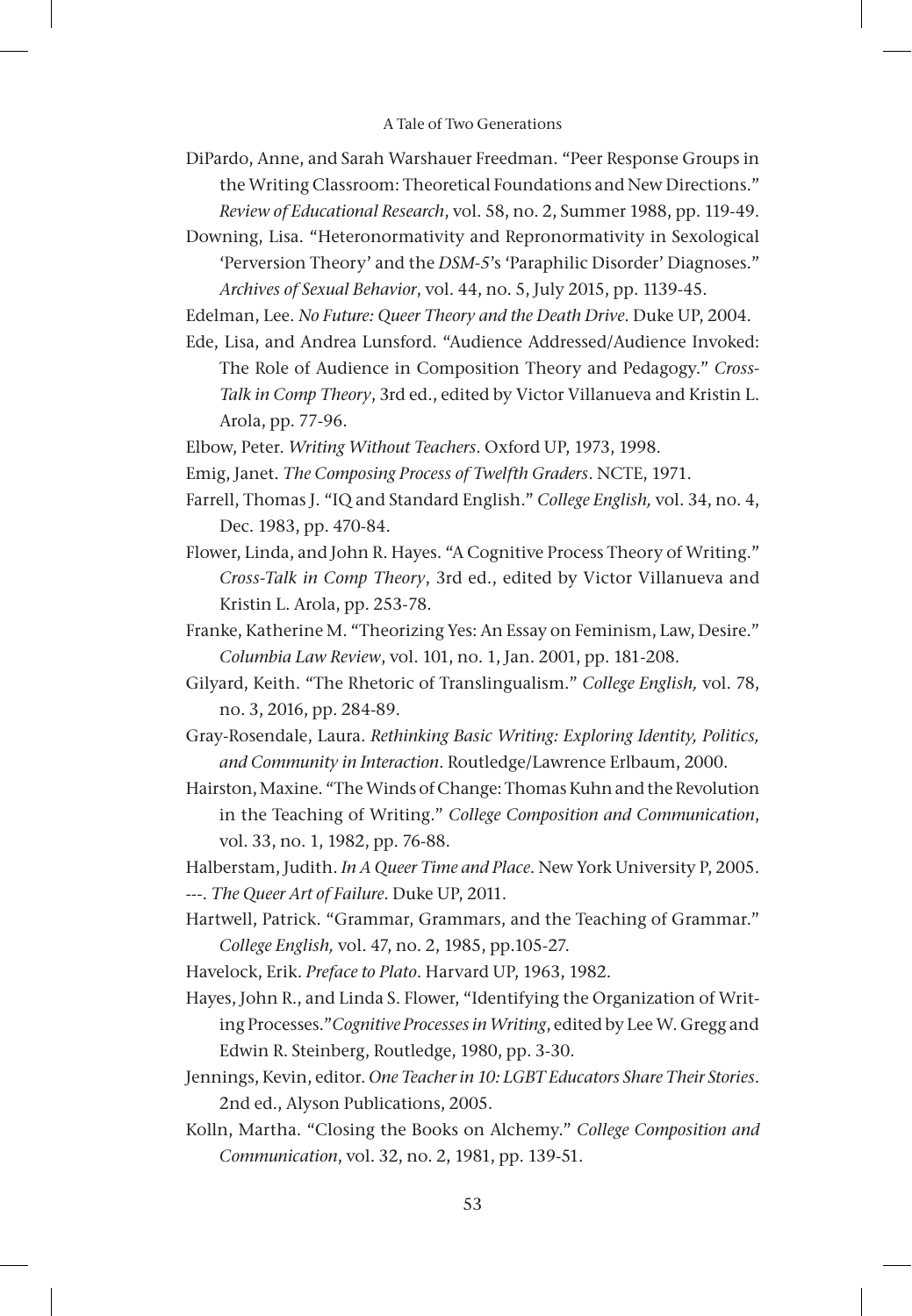LeFevre, Karen Burke. *Invention as a Social Act.* Southern Illinois UP, 1986.

- Lu, Min-Zhan. "Redefining the Legacy of Mina Shaughnessy: A Critique of the Politics of Linguistic Innocense." *Journal of Basic Writing,* vol. 10, no. 1, 1991, pp. 26-40.
- McKee, Heidi A. "'Always a Shadow of Hope': Heteronormative Binaries in an Online Discussion of Sexuality and Sexual Orientation." *Computers and Composition*, vol. 21, no. 3, September 2004, pp. 315-40.
- Minnix, Christopher. "Basic Writers in Composition's Public Turn: Voice and Influence in the Basic Writing Classroom." *Journal of Basic Writing*, vol. 34, no. 1, 2015, pp. 21–43.
- Moeggenberg, Zarah. "A Queer Challenge to Repronormativity in the Digital Classroom." *Getting Personal: Teaching Personal Writing in the Digital Age*, edited by Laura Gray-Rosendale, SUNY Press, 2018, pp. 217-37.
- --. "Keeping Safe (and Queer). *The Routledge Companion to Digital Writing and Rhetoric*, edited by Jacqueline Rhodes and Jonathan Alexander, 2018, pp. 225-36.
- Murray, Donald. "Teach Writing as a Process, Not Product." *The Leaflet*, vol. 71, no. 12, November 1972, pp. 11-4.
- Ong, Walter J. *Orality and Literacy: The Technologizing of the Word*. Methuen, 1982.
- Perl, Sondra. "Composing a Pleasurable Life." *Women/Writing/Teaching* edited by Jan Zlotnik Schmidt, SUNY P, 1998, pp. 239-54.
- ---. "The Composing Process of Unskilled College Writers." *Research in the-Teaching of English,* vol. 13, no. 4, 1979, pp. 317-36.
- Shaughnessy, Mina P. "Diving In: An Introduction to Basic Writing." *College Composition and Communication,* vol. 27, no. 3, 1976, pp. 234-39.
- ---. *Errors and Expectations: A Guide for the Teacher of Basic Writing*. Oxford UP, 1977.
- Spurlin, William J. "Theorizing Queer Pedagogy in English Studies after the 1990s." *College English*, vol. 65, no. 1, Sept. 2002, pp. 9-16.
- *Students' Right to Their Own Language*. *College Composition and Communication,*  vol. 25, no. 3, 1974, pp. 1-18.
- Villanueva, Victor. *Bootstraps*: *From an American Academic of Color.* NCTE, 1993.
- Villanueva, Victor, and Kristin L. Arola, editors. *Cross-Talk in Comp Theory*. 3rd ed., NCTE, 2011.
- Waite, Stacey. *Teaching Queer: Radical Possibilities for Writing and Knowing*. U of Pittsburgh P, 2017.